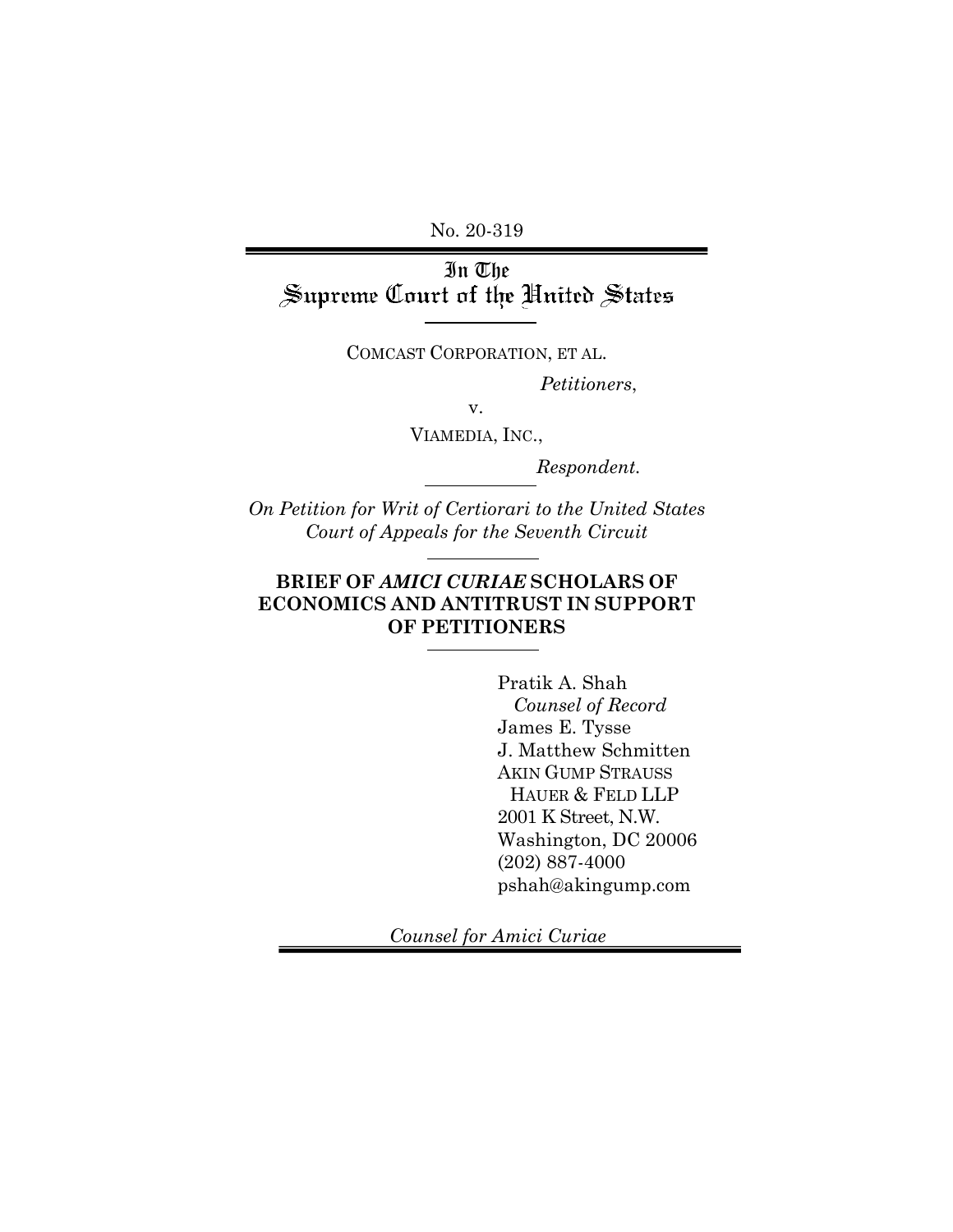# **TABLE OF CONTENTS**

| INTRODUCTION AND SUMMARY OF                                                                                                 |  |
|-----------------------------------------------------------------------------------------------------------------------------|--|
|                                                                                                                             |  |
| SEVENTH CIRCUIT'S OPINION<br>THE<br>DIVERGES SHARPLY FROM<br>THE<br>ACADEMIC CONSENSUS ON<br>UNILATERAL REFUSALS TO DEAL. 5 |  |
| A. Courts Should Be Reluctant To Compel<br>Business Actors To Deal With Others In<br>The Name Of Efficient Competition      |  |
| 1. Our economic system privileges the<br>freedom to choose one's business                                                   |  |
| 2.<br>Permitting antitrust law to compel<br>entities to engage in commerce with<br>rivals would turn federal courts into    |  |
| B.<br><i>Aspen Skiing Does Not Support the</i><br>Seventh Circuit's Decision. 10                                            |  |
| 1. Scholars have roundly criticized<br>Aspen Skiing, which should be                                                        |  |
| 2.<br>Viamedia's allegations do not<br><i>warrant expanding</i> Aspen Skiing13                                              |  |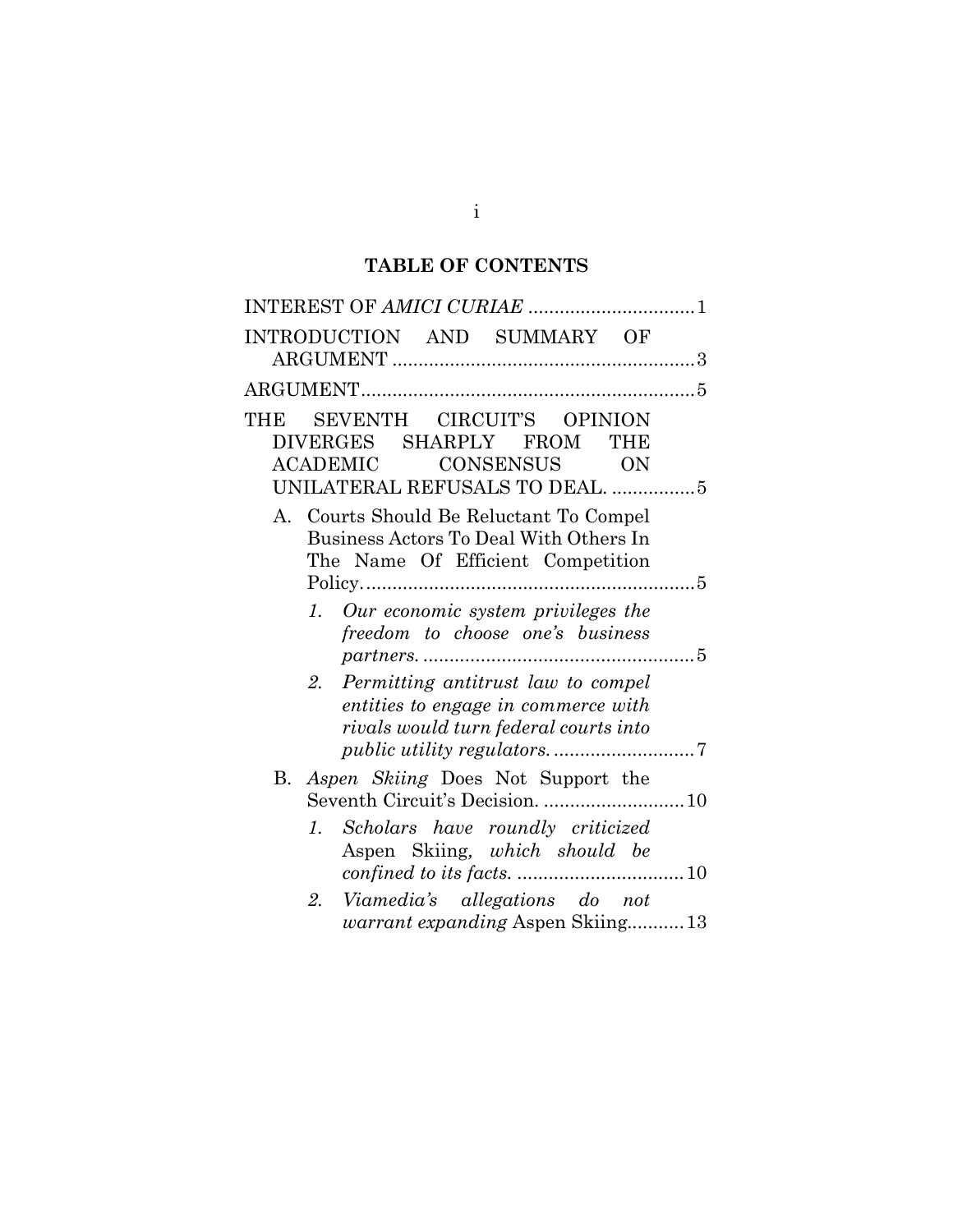| C. Economics Can Defend Liability For A<br>Monopolist's Unilateral Refusal To Deal |  |
|------------------------------------------------------------------------------------|--|
| Only In Narrow Circumstances Absent                                                |  |
|                                                                                    |  |

ii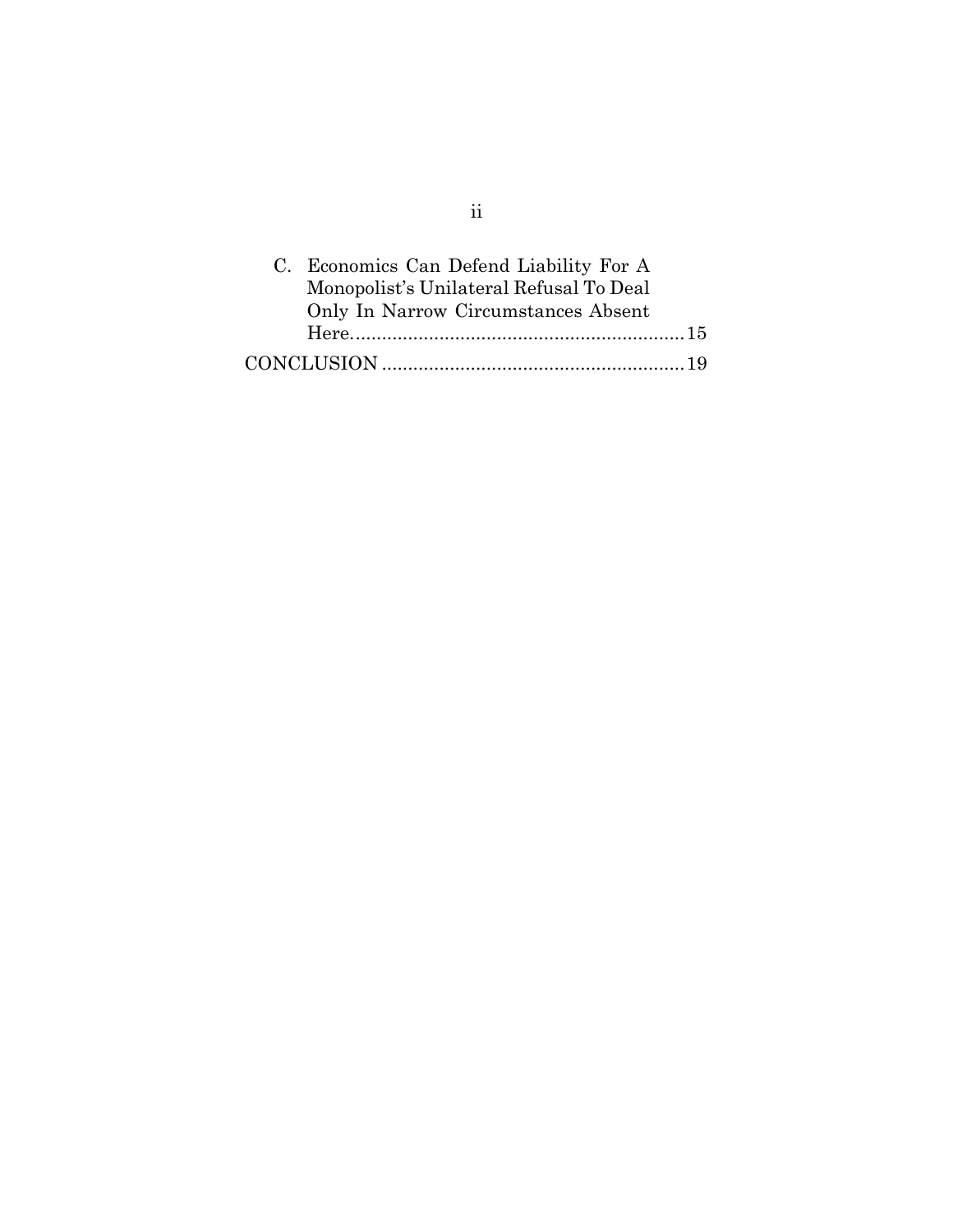## **TABLE OF AUTHORITIES**

## **CASES:**

# **OTHER AUTHORITIES:**

| Carlton, Dennis W. & Ken Heyer, Extraction |  |
|--------------------------------------------|--|
| vs. Extension: The Basis For               |  |
| Formulating Antitrust Policy Towards       |  |
| Single-Firm Conduct, COMPETITION           |  |
|                                            |  |
| Carlton, Dennis W., A General Analysis of  |  |

*Exclusionary Conduct and Refusal to Deal – Why* Aspen *and* Kodak *are Misguided* (Nat'l Bureau of Econ. Rsch. Working Paper No. 8105, 2002) ................. 9, 11, 15

| Easterbrook, Frank H., The Chicago School |  |
|-------------------------------------------|--|
| and Exclusionary Conduct, 31 HARV. J.L.   |  |
|                                           |  |

### iii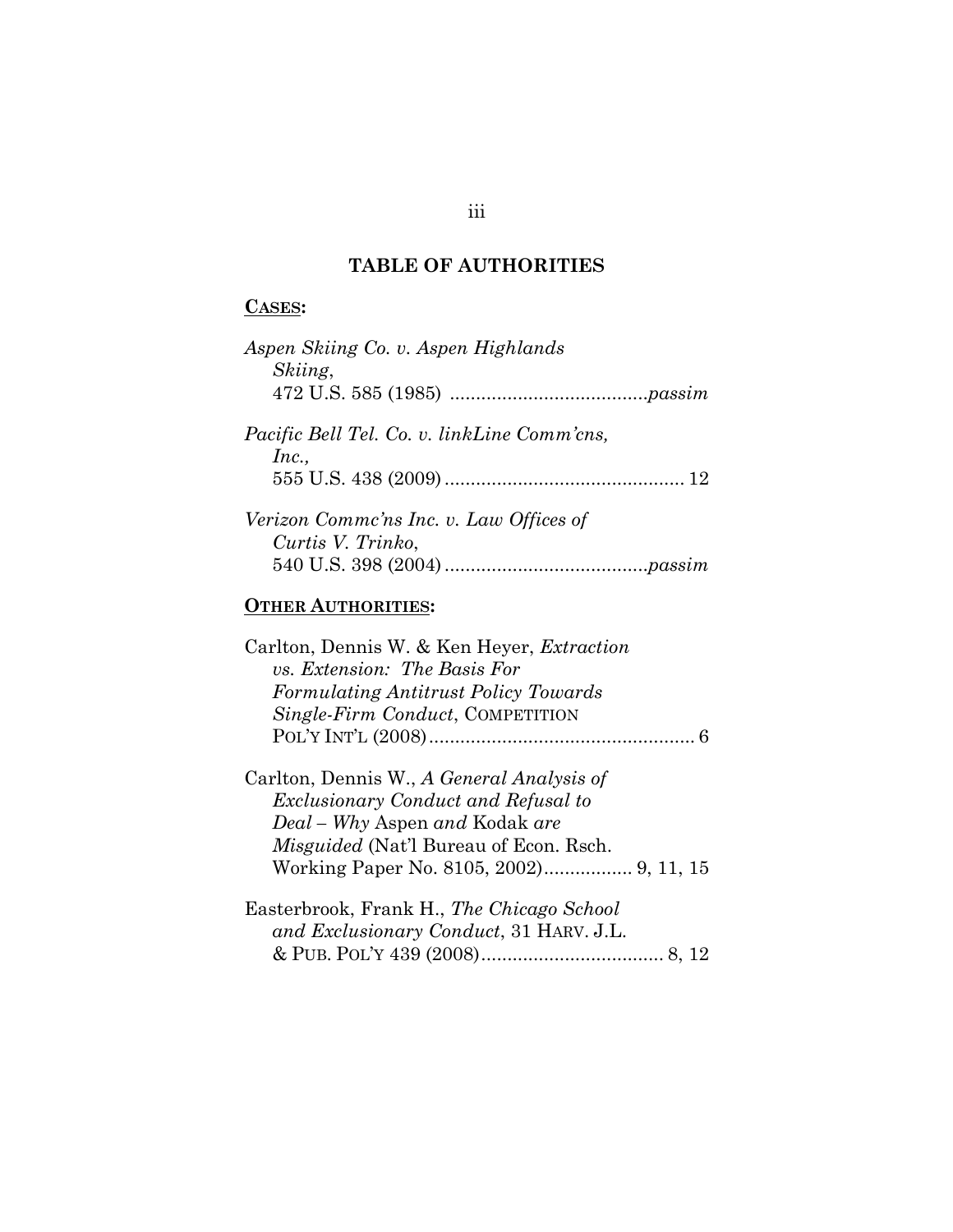| Elhauge, Einer, Defining Better<br>Monopolization Standards, 56 STAN. L.                                                                                                        |
|---------------------------------------------------------------------------------------------------------------------------------------------------------------------------------|
| Gilbert, Richard J. & Carl Shapiro, An<br>economic analysis of unilateral refusals<br>to license intellectual property, 93 PROC.                                                |
| Hovenkamp, Herbert J., Unilateral Refusals<br>to Deal, Vertical Integration, and the<br><i>Essential Facility Doctrine</i> (Univ. of Iowa<br>Coll. L. Research Paper No. 08-31, |
| Hovenkamp, Herbert, The Monopolization<br><i>Offense</i> , 61 OHIO STATE L.J. 1035 (2000)  12                                                                                   |
| Lambert, Thom & Alden F. Abbott,<br>Recognizing the Limits of Antitrust: The<br>Roberts Court Versus the Enforcement<br><i>Agencies</i> 11 J. OF COMPETITION L, $\&$            |
| Lopatka, John E. & William H. Page,<br>Bargaining and Monopolization: In<br>Search of the "Boundary of Section 2"<br>Liability" Between Aspen and Trinko, 73                    |
| Meese, Alan J., Property, Aspen, and<br>Refusals to Deal, 73 ANTITRUST L.J. 81                                                                                                  |

iv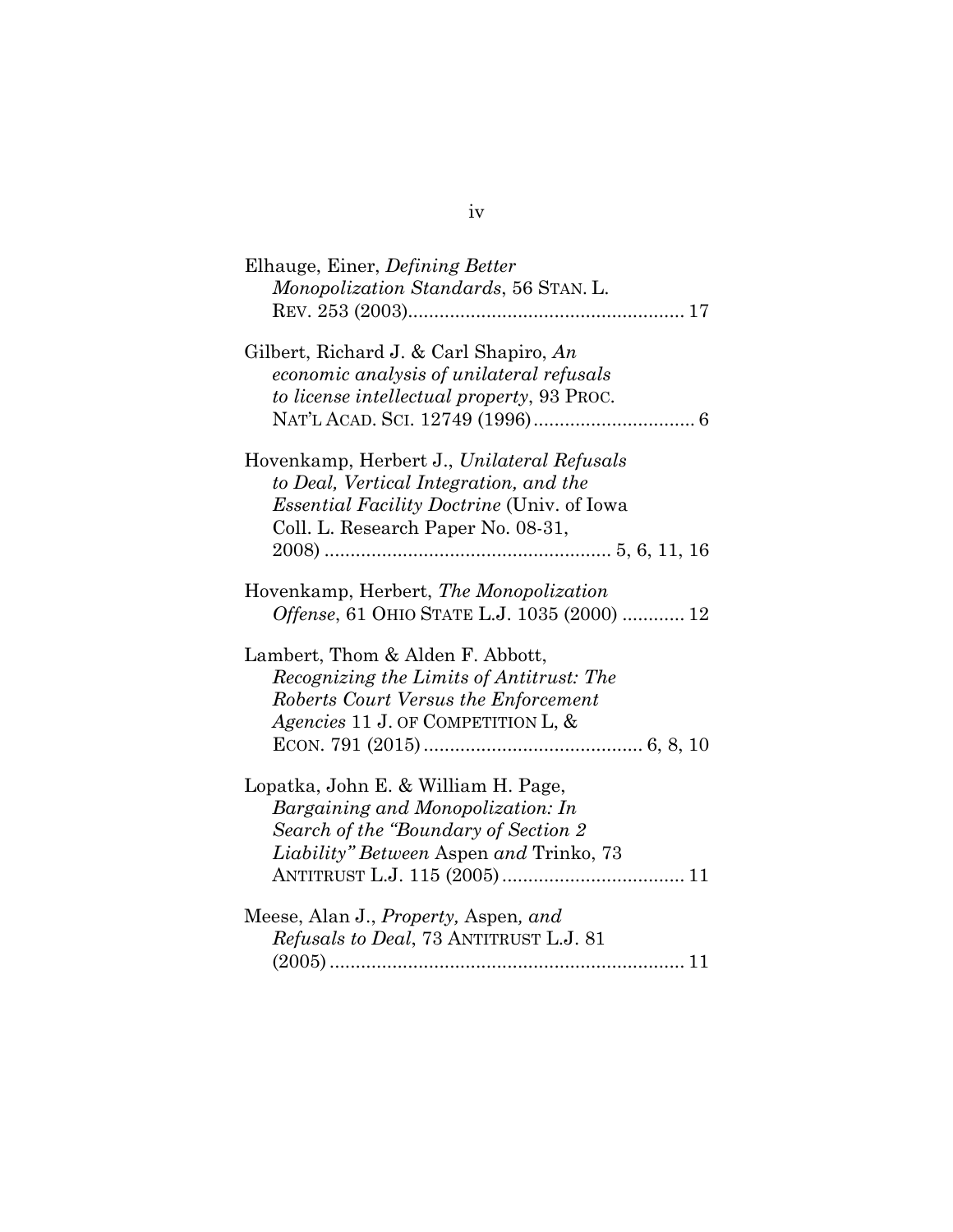| Ordover, Janusz A. & Robert D. Willig,                                                                                                      |
|---------------------------------------------------------------------------------------------------------------------------------------------|
| Access and Bundling in High-Technology                                                                                                      |
| Markets in COMPETITION, INNOVATION                                                                                                          |
| AND THE MICROSOFT MONOPOLY:                                                                                                                 |
| ANTITRUST IN THE DIGITAL MARKETPLACE                                                                                                        |
| (J.A. Eisenach and T.M Lenard (eds.),                                                                                                       |
| Kluwer Academic Publishers, 1999) 16                                                                                                        |
| Schmitten, J. Matthew, Antitrust's Single-<br><i>Entity Doctrine: A Formalistic Approach</i><br>for a Formalistic Rule, 46 COLUM. J.L. $\&$ |
|                                                                                                                                             |
| Shaw, A.W., Some Problems in Market<br><i>Distribution</i> , 26 Q.J. ECON. (Aug. 1912)  13                                                  |

v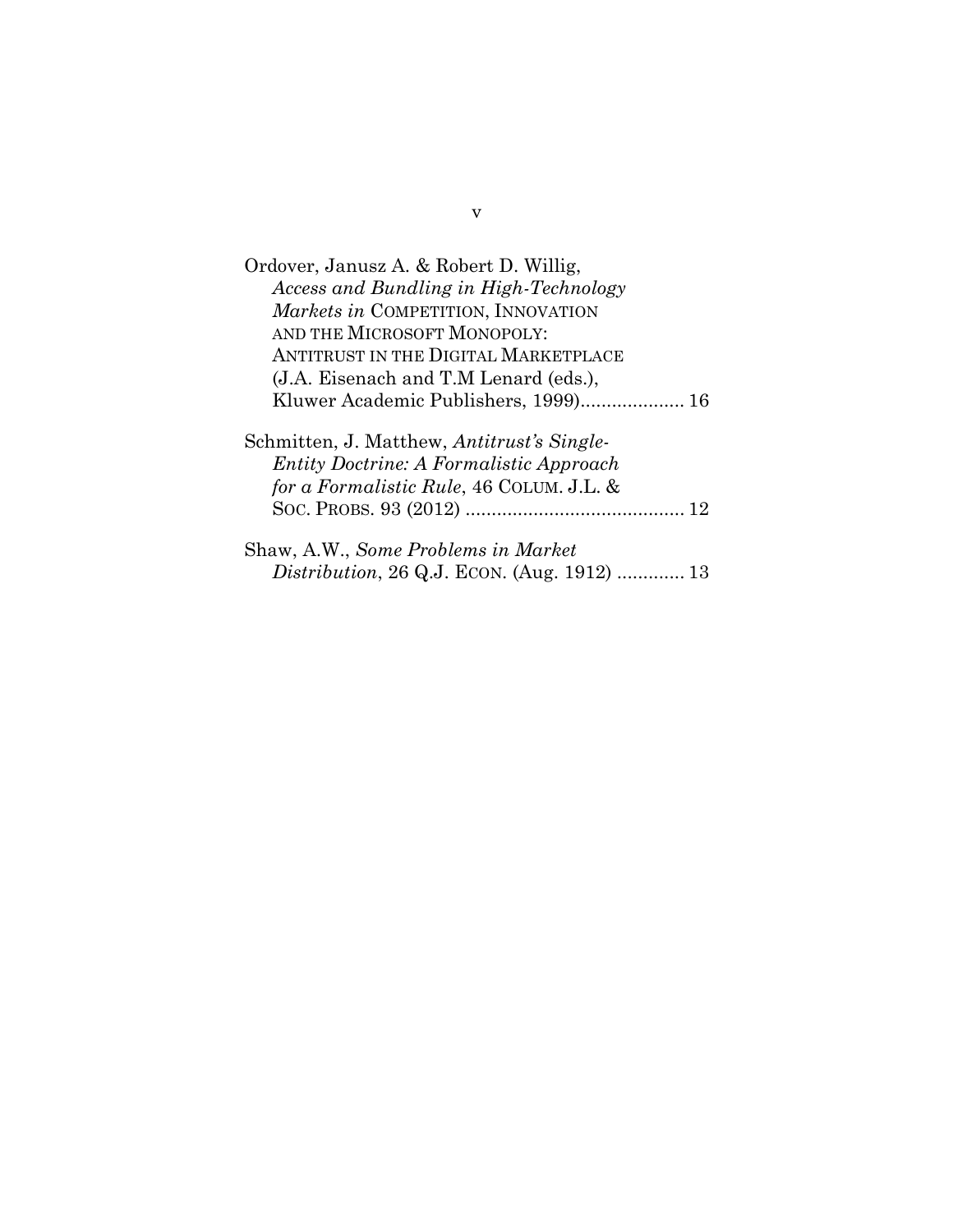### **INTEREST OF** *AMICI CURIAE*<sup>1</sup>

*Amici* are leading scholars of economics and antitrust. Their scholarship reflects years of experience and publications in the field of competition economics. The names and affiliations of *amici* are:

- Janusz A. Ordover, Emeritus Professor of Economics, New York University; former U.S. Deputy Assistant Attorney General for Economics (1991-1992);
- Kenneth G. Elzinga, Robert C. Taylor Professor of Economics, University of Virginia; former Special Economic Advisor to the Assistant Attorney General, Antitrust Division (1970-1971);
- Benjamin Klein, Professor Emeritus of Economics, UCLA; former consultant to the U.S. Federal Trade Commission (1976-1980, 1983-86, 1988-1989, 2001- 2007) and the U.S. Department of Justice, Antitrust Division (1994);
- Geoffrey A. Manne, President & Founder, International Center for Law & Economics;

<sup>&</sup>lt;sup>1</sup> This brief is filed with the written consent of all parties. No counsel for any party authored this brief in whole or in part, nor did any party or other person or entity other than *amici curiae* and their counsel make a monetary contribution intended to fund the brief's preparation or submission. Counsel of record for all parties received notice of this filing at least 10 days prior to the due date.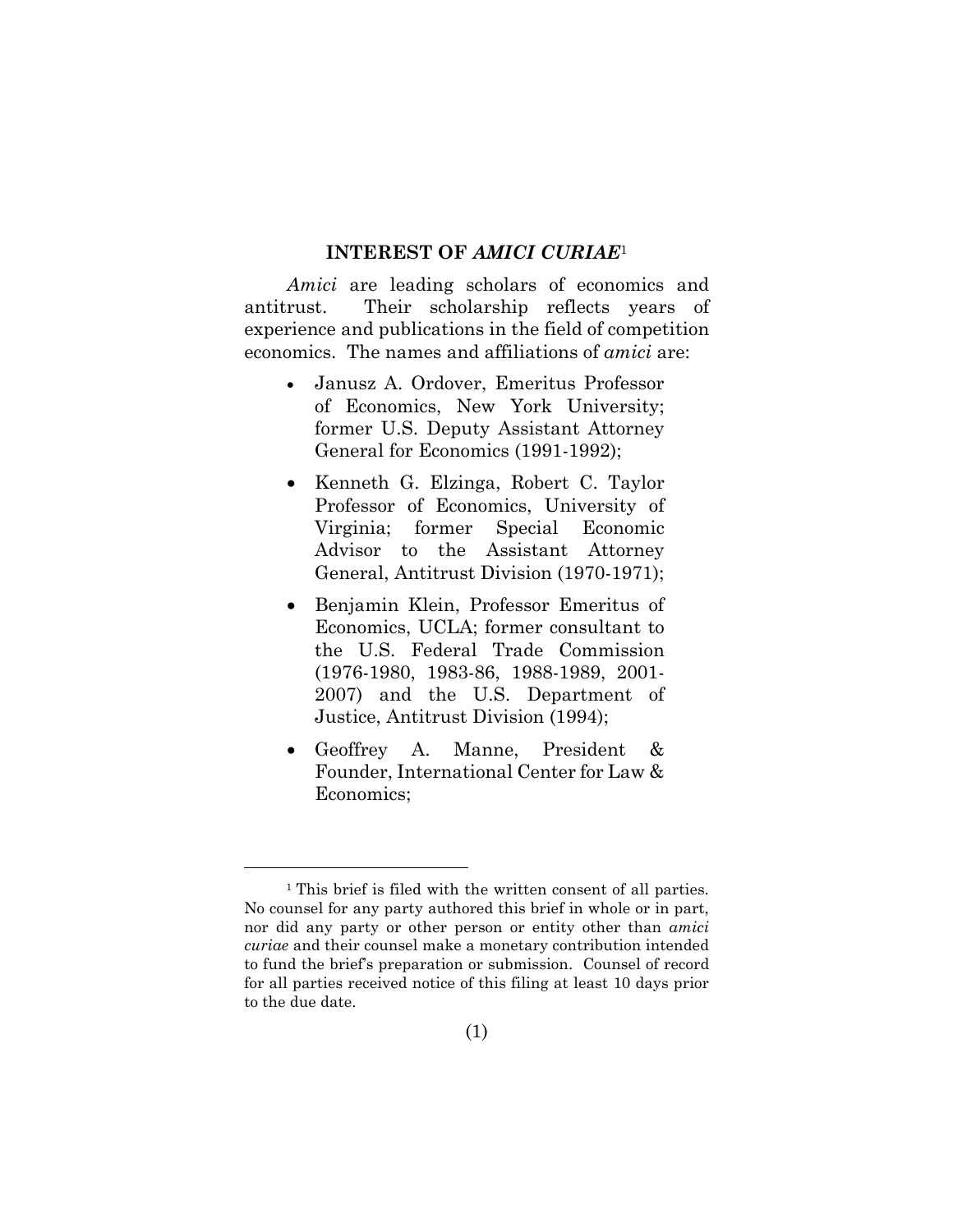- Kevin M. Murphy, George J. Stigler Distinguished Service Professor of Economics, University of Chicago;
- Robert D. Willig, Professor Emeritus of Economics and Public Affairs, Princeton University; former Deputy Assistant Attorney General, U.S. Department of Justice (1989-1991); and
- Joshua Wright, Executive Director, Global Antitrust Institute; University Professor, Antonin Scalia Law School at George Mason University; former Commissioner, Federal Trade Commission (2013-2015).

*Amici*'s expertise and academic perspectives will aid the Court in deciding whether to grant certiorari in two respects. First, *amici* provide the Court an explanation of key economic concepts underpinning the primary theory of liability addressed in the decision below—specifically, how economists understand the welfare effects of a monopolist's refusal to deal voluntarily with a competitor. Second, *amici* offer their perspective on the constrained circumstances that might justify penalizing a monopolist's unilateral refusal to deal—and why this case is not one of them.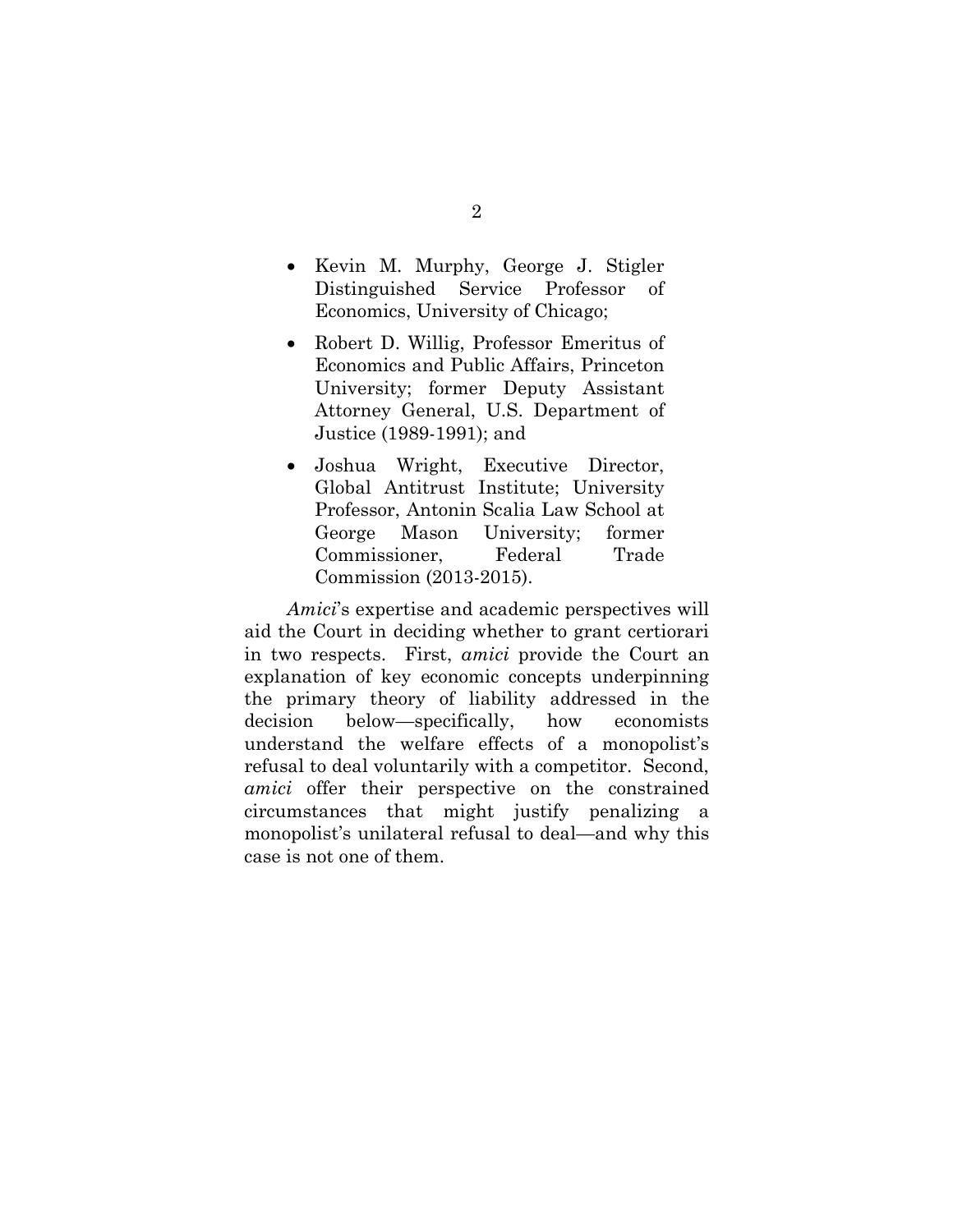## **INTRODUCTION AND SUMMARY OF ARGUMENT**

*Amici*, scholars of economics and antitrust, submit this brief to address the broad consensus in the academic literature disfavoring the theory underlying plaintiff's case—so-called "unilateral refusal to deal" doctrine. In antitrust parlance, a unilateral refusal to deal describes an allegation that a monopolist refuses to enter into a business relationship with a rival. Plaintiff Viamedia alleges that Comcast refused to allow it to access, on reasonable terms, an important input (Comcast's Interconnect) for competition in advertising representation services.

Mainstream economists and competition law scholars are skeptical of imposing liability on a monopolist based solely on its choice of business partners. Because the free choice of business dealings is both a fundamental tenet of a free market economy and the mechanism by which markets produce the greatest welfare gains, cases compelling business dealings—even if one of the parties to the deal is a monopolist—should be confined to particularly delineated circumstances. The Seventh Circuit's analysis, which embraces Viamedia's theory of liability at face value, is thus out of step with the generally accepted academic view of efficient antitrust enforcement.

In Part A below, *amici* describe why it is generally inefficient for courts to compel economic actors to deal with one another against their will. Such "solutions" are generally unsound in theory and unworkable in practice, in that they ask judges to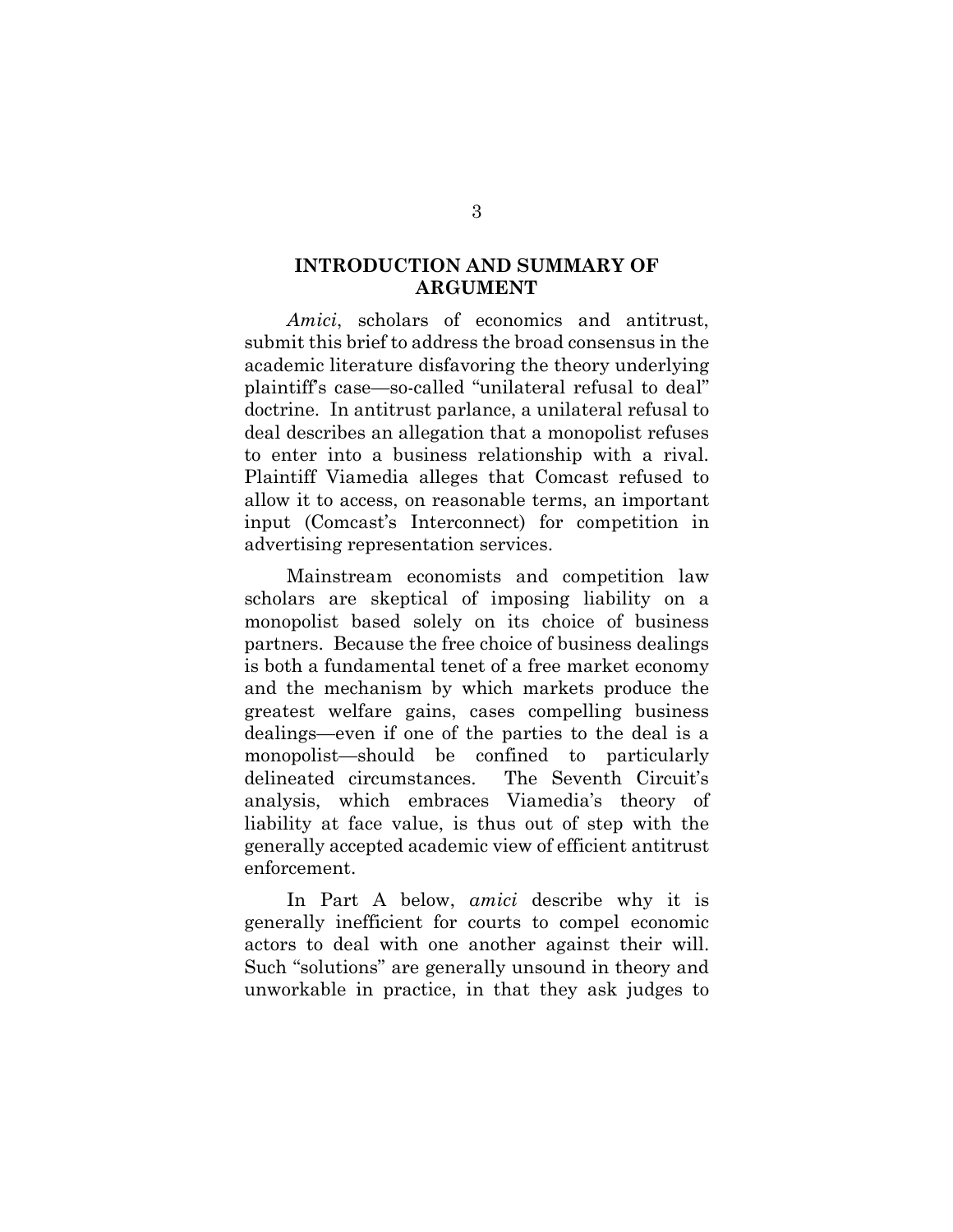operate as public utility regulators over the defendant's business. Courts should be guarded about taking on such a role.

In Part B, *amici* describe how scholars have roundly criticized *Aspen Skiing*, this Court's most prominent precedent permitting liability for a monopolist's unilateral refusal to deal. This Court has backed away from *Aspen Skiing*'s core theory, calling it "at or near the outer boundary of § 2 liability." The Seventh Circuit erred in failing to take this Court's cues and confine *Aspen Skiing* to its unusual facts.

In Part C, *amici* make clear that, even if delimited situations might warrant antitrust scrutiny of a monopolist's refusal to deal with a competitor, this case is not one of them. A unilateral refusal to deal should trigger antitrust liability only where a monopolist turns down *more profitable* dealings with a competitor in an effort to drive a competitor's exit or to disable its ability to compete, thereby allowing the monopolist to recoup its losses by increasing prices. But Viamedia's allegations come nowhere near that scenario.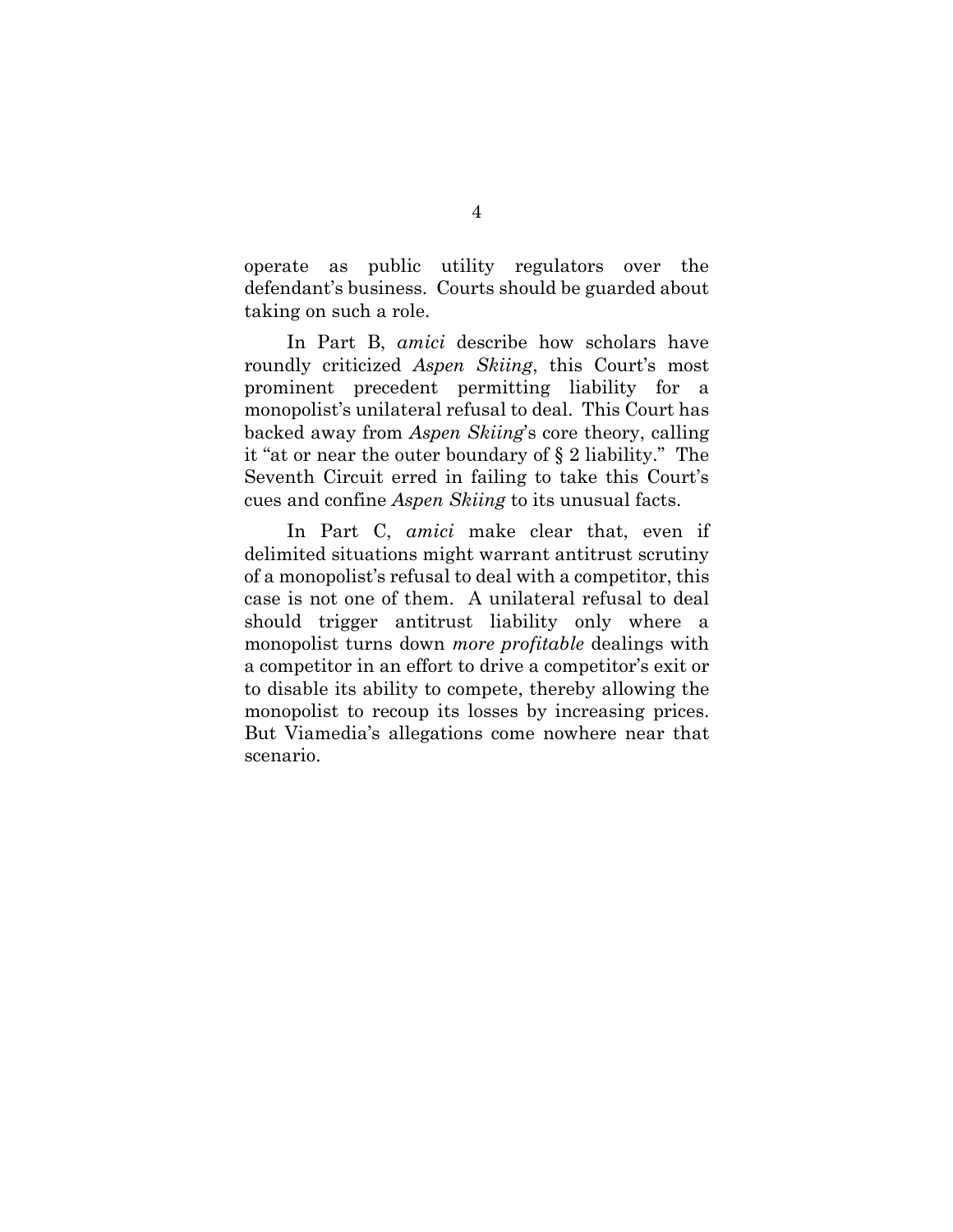#### **ARGUMENT**

**THE SEVENTH CIRCUIT'S OPINION DIVERGES SHARPLY FROM THE ACADEMIC CONSENSUS ON UNILATERAL REFUSALS TO DEAL.** 

- **A. Courts Should Be Reluctant To Compel Business Actors To Deal With Others In The Name Of Efficient Competition Policy.** 
	- *1. Our economic system privileges the freedom to choose one's business partners.*

Scholars agree that, in a market system, firms generally should be free to choose their own business partners because that leads to the greatest welfare gains. Scholars also agree that, "[a]s a general proposition[,] competition is best served not by numerous firms sharing the same productive assets, but rather when firms each have and control their own production resources." Herbert J. Hovenkamp, *Unilateral Refusals to Deal, Vertical Integration, and the Essential Facility Doctrine* 35 (Univ. of Iowa Coll. L. Research Paper No. 08-31, 2008) ("Hovenkamp Paper").

By and large, imposing liability for unilateral refusals to deal—i.e., allowing a court or jury to decide whether a monopolist<sup>2</sup> should be compelled to enter a business relationship or share its property against its

<sup>2</sup> The undersigned *amici* do not know, and offer no opinion, as to whether Comcast is in fact a monopolist. *Amici* are merely assuming as much for purposes of this analysis.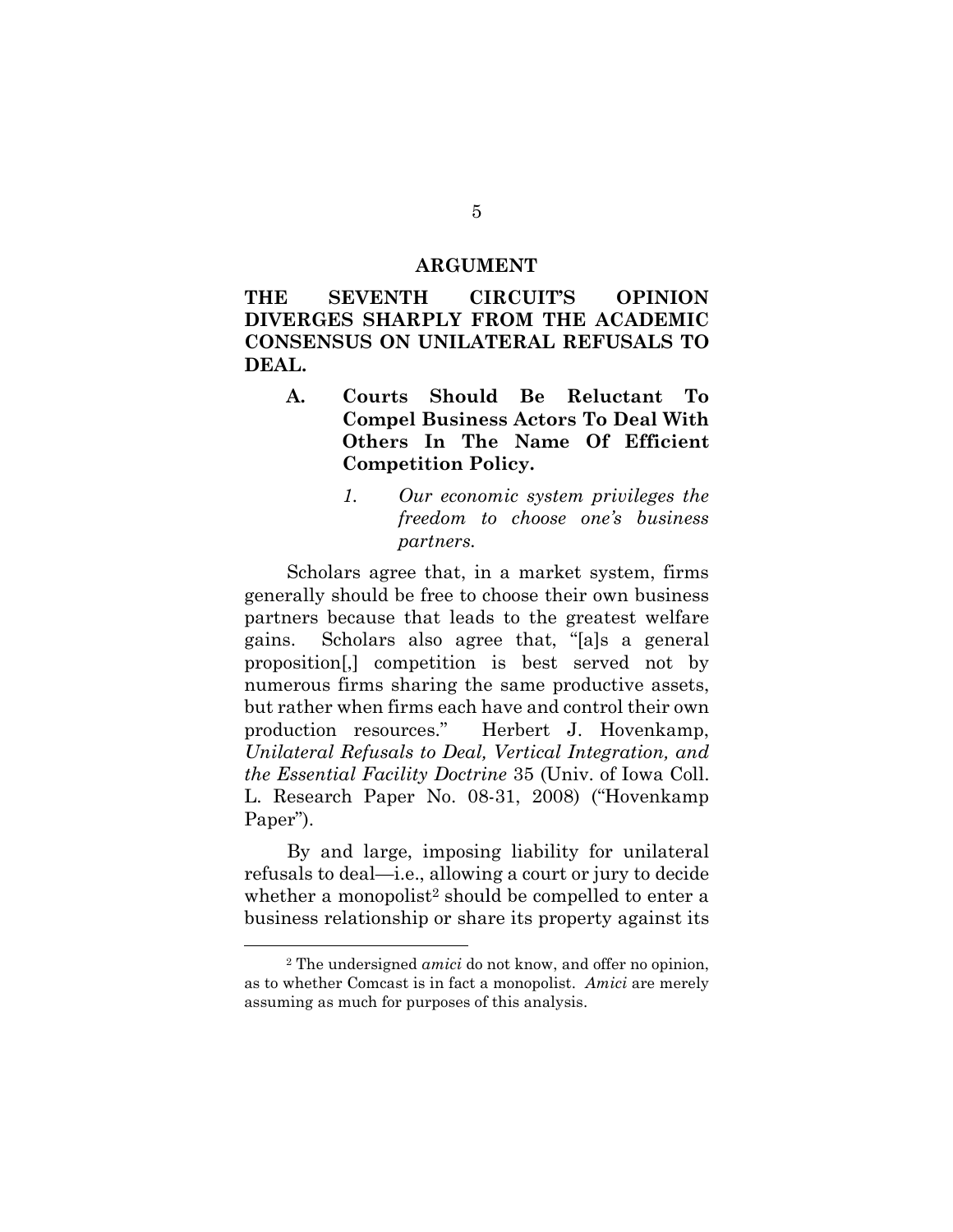will—upsets those fundamental precepts. *See* Hovenkamp Paper 3 ("Forcing a firm to share its monopoly is inconsistent with antitrust basic goals[.]"). For one thing, forced sharing can harm consumers, who "are no better off when a monopoly is shared; ordinarily, price and output are the same as they were when one monopolist used the input alone." *Id.*

For another, forced dealing can reduce innovation because it "discourages firms from developing their own alternative inputs." Hovenkamp Paper 3. Such compulsion creates "tension with the underlying purpose of antitrust law, since it may lessen the incentive for the monopolist, the rival, or both to invest in those economically beneficial facilities." *Verizon Commc'ns Inc. v. Law Offices of Curtis V. Trinko*, 540 U.S. 398, 407-408 (2004). Moreover, any "doctrine that forces an owner to share his property or otherwise dictates the terms and conditions of exchange deprives the owner of an incentive to create the property." Dennis W. Carlton & Ken Heyer, *Extraction vs. Extension: The Basis For Formulating Antitrust Policy Towards Single-Firm Conduct*, COMPETITION POL'Y INT'L 285, 296 (2008); *see* Thom Lambert & Alden F. Abbott, *Recognizing the Limits of Antitrust: The Roberts Court Versus the Enforcement Agencies*, 11 J. OF COMPETITION L, & ECON. 791, 805 (2015) (similar); Richard J. Gilbert & Carl Shapiro, *An economic analysis of unilateral refusals to license intellectual* property, 93 PROC. NAT'L ACAD. SCI. 12749, 12754 (1996) (observing that forced dealing "can have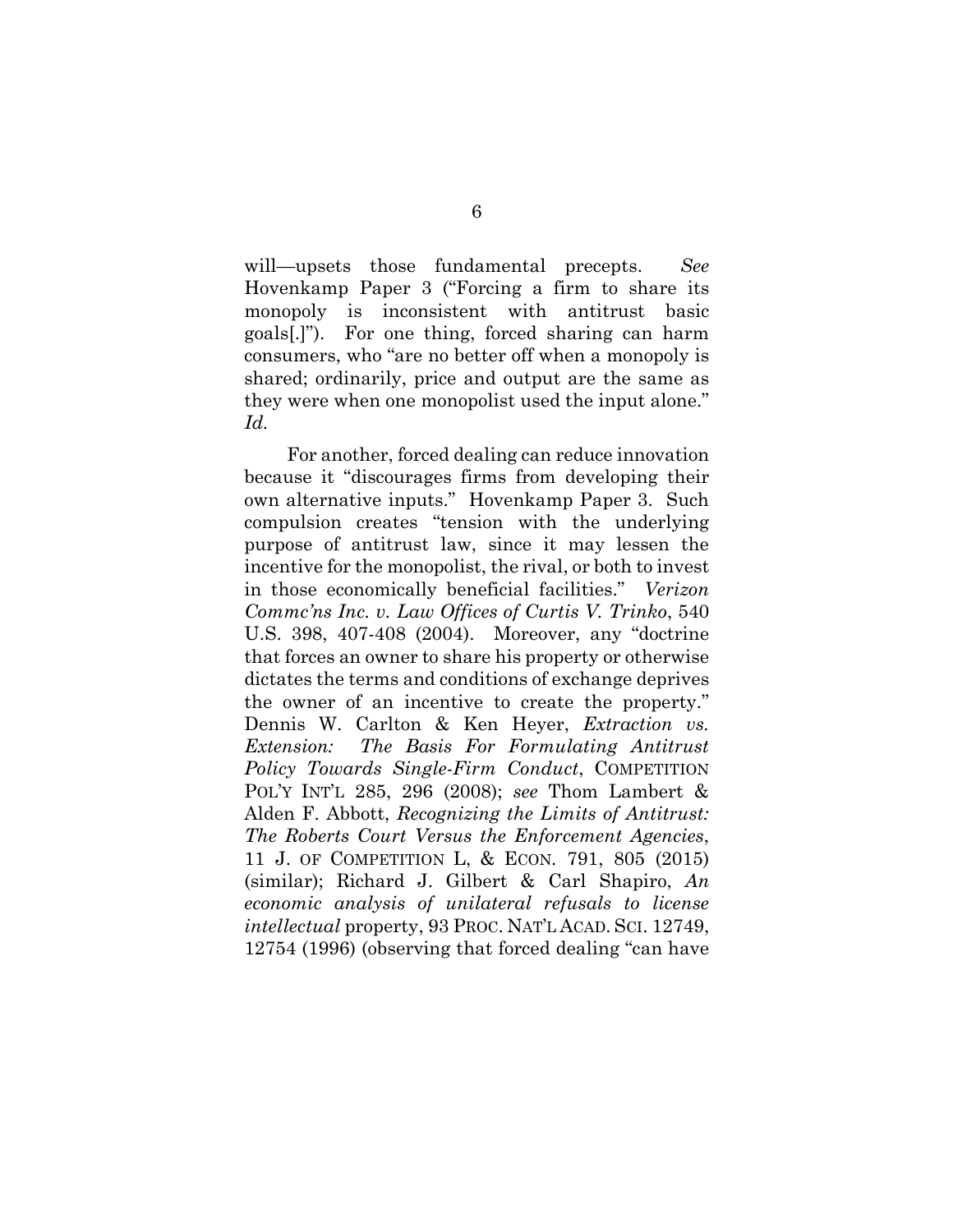profound adverse incentives for investment and for the creation of intellectual property").<sup>3</sup>

The important economic take-away is that private contracting generally advances efficiency and consumer welfare because of its voluntary nature, not in spite of it.

## *2. Permitting antitrust law to compel entities to engage in commerce with rivals would turn federal courts into public utility regulators.*

In most cases, penalizing unilateral refusals to deal is problematic not only for economic reasons, but also because courts are ill-equipped to identify those that merit penalty and to remedy those that might. Indeed, the difficulties in identifying anticompetitive unilateral refusals to deal are rivaled by the practical problems of enjoining them.

The facts of this case help illustrate why. Comcast does not want to contract with Viamedia. Notably, Viamedia "continued to compete" with Comcast despite lacking access to Comcast's Interconnect. Pet. App. 31a ("Even though Comcast had barred it from Interconnect access, Viamedia

<sup>3</sup> The Antitrust Division of the Department of Justice expressed the same concerns earlier this year when it intervened on behalf of the *defendant* in an FTC enforcement action: "compelling monopolists to share the source of their advantage with rivals may lessen the incentive of all market participants to invest in economically beneficial facilities." Br. of U.S. as Amicus Curiae at 19, *FTC v. Qualcomm*, 969 F.3d 974 (9th Cir. 2020) (No. 19-16122), ECF No. 86 (internal quotation marks and ellipsis omitted) (citing *Trinko*, 540 U.S. at 408-409).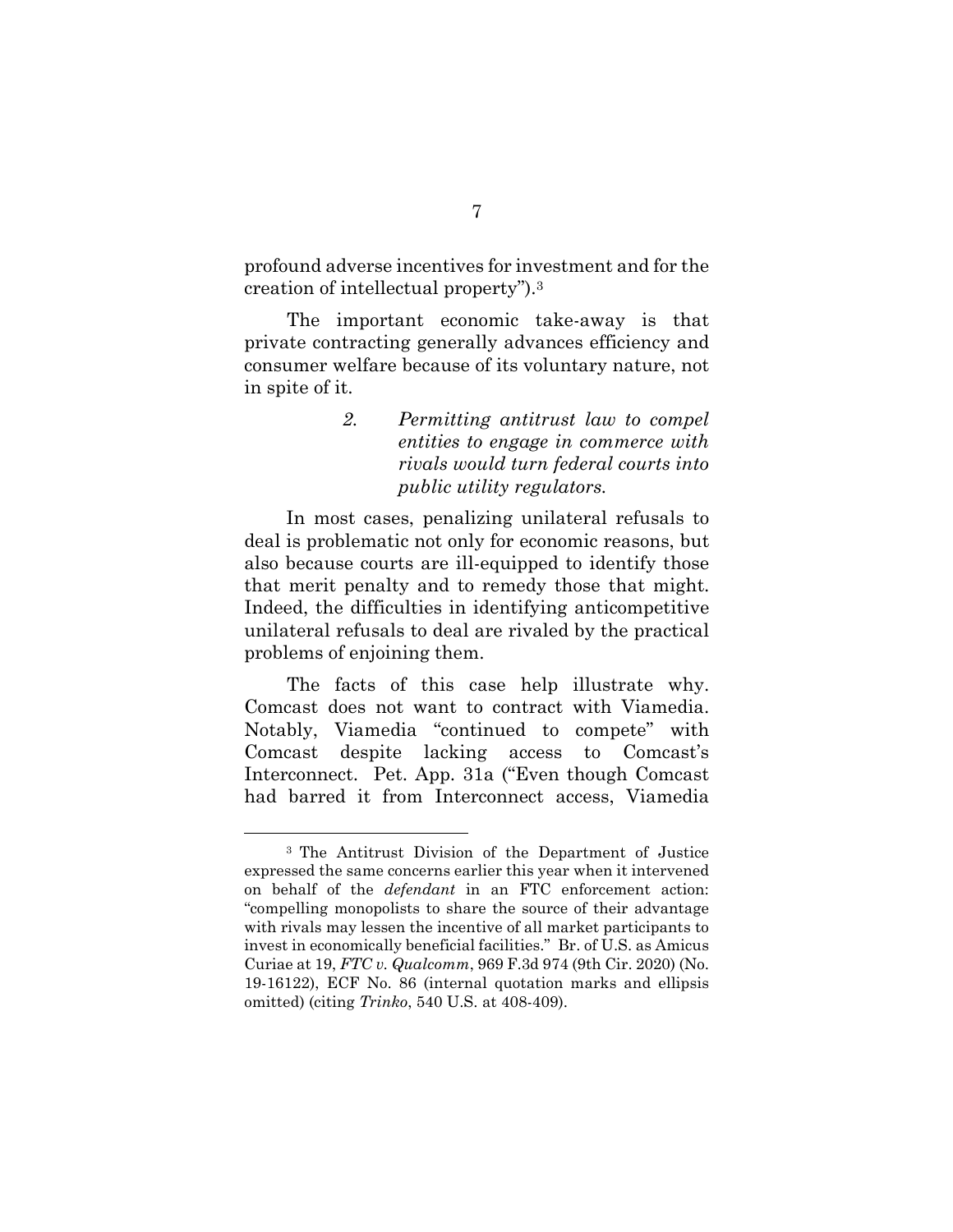continued to compete for RCN's and WOW!'s business."). Yet Viamedia seeks an injunction to compel Comcast to share its property—its Interconnect—to give Viamedia a better chance to compete.

For starters, it is not accurate to deem Comcast's conduct a "unilateral refusal to deal." Comcast indisputably *was* willing to deal with Viamedia, but not on terms Viamedia was willing to accept. *See* Pet. App. 7a. So how is a court to determine when terms unacceptable to one party rise to the level of anticompetitive behavior?

Many scholars agree that courts have a poor track record in making that difficult determination. "Anyone who thinks that judges would be good at detecting the few situations in which cooperation would do more good than harm has not studied the history of antitrust." Frank H. Easterbrook, *The Chicago School and Exclusionary Conduct*, 31 HARV. J.L. & PUB. POL'Y 439, 442 (2008); *see also* Lambert, *supra* at 805 ("[T]he sum of error costs and decision costs would be higher under a general rule requiring vertically integrated monopolists to deal in the upstream market with their downstream rivals.").

Trial judges would be burdened with a challenging task *even if* there were economic consensus on unilateral refusals to deal. Assume that a court (on remand) deemed Comcast's conduct anticompetitive and wanted to force Comcast to deal with Viamedia. Questions abound: What specific terms should it choose? For how long? What concessions must Comcast offer, and what penalties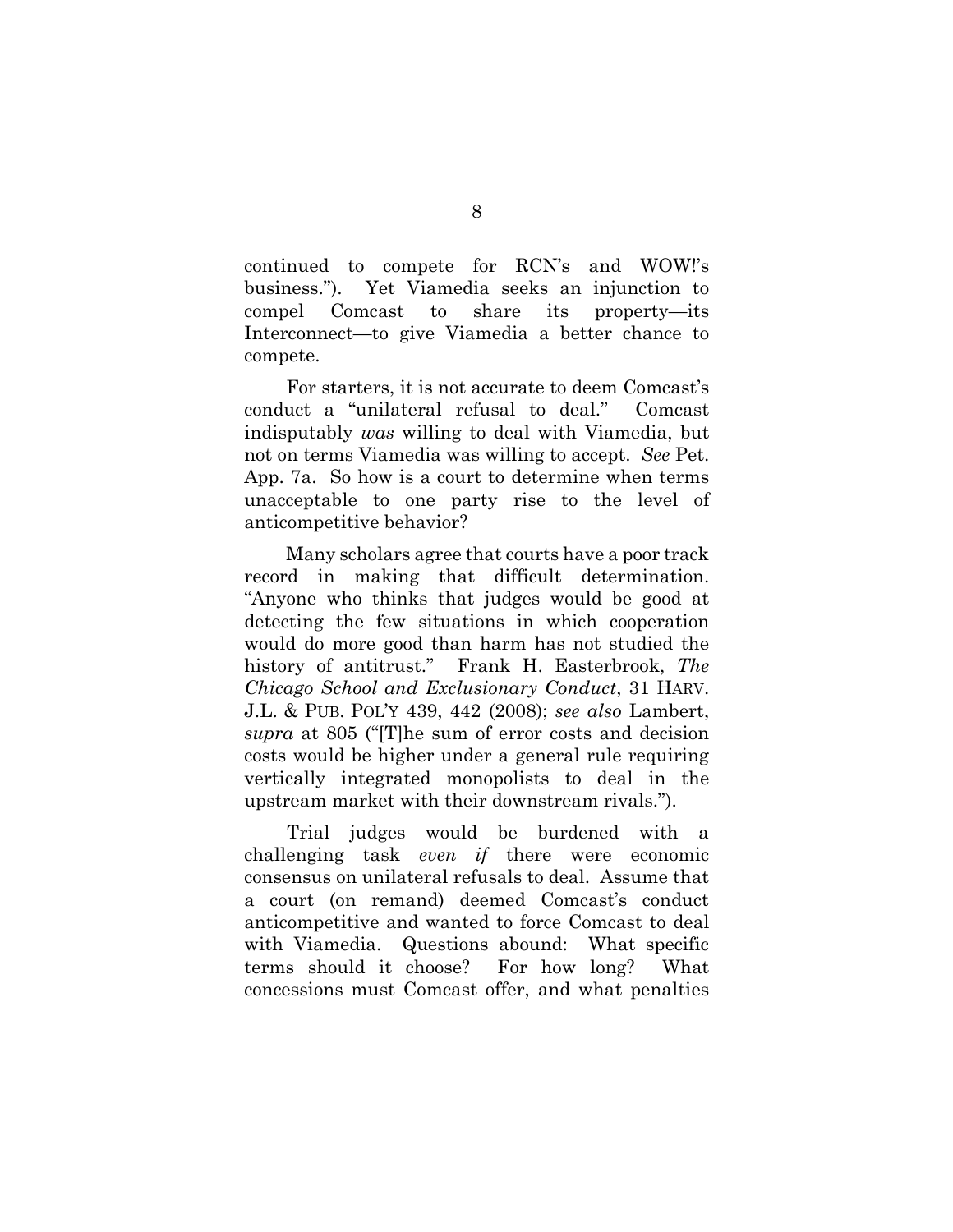may Comcast enforce? How much should Viamedia pay Comcast for its services, if anything? What guidance, if any, would be provided by the prices in Comcast's contracts with customers that are situated differently than Viamedia, and which have different non-price terms? If the trial judge were motivated to look to the economic literature for guidance on how to recreate the conditions of pre-exclusion competition, he or she would find the literature limited and lacking consensus.

Suppose a federal trial judge is able to discern the "right" (efficient) answer to all of these questions. 5G wireless is on the horizon. The telecommunications industry is, by its nature, a dynamic high-technology industry. The "right" answers will change, and even those that make a living in this business may disagree on what the new answers are. But they would likely agree that a single federal trial judge would struggle to find them.

As this thought experiment reveals, every term of the commercial arrangement becomes a potential battleground where the losing party can return to court. That creates perverse incentives "in which one party may prefer to rely on the courts to create (or perpetuate) the joint venture, and may hope thereby to gain a financial advantage" by appealing to the court's view of what is "fair." Dennis W. Carlton, *A General Analysis of Exclusionary Conduct and Refusal to Deal – Why* Aspen *and* Kodak *are Misguided* 6 Nat'l Bureau of Econ. Rsch. Working Paper No. 8105, 2002) ("Carlton, *General Analysis*").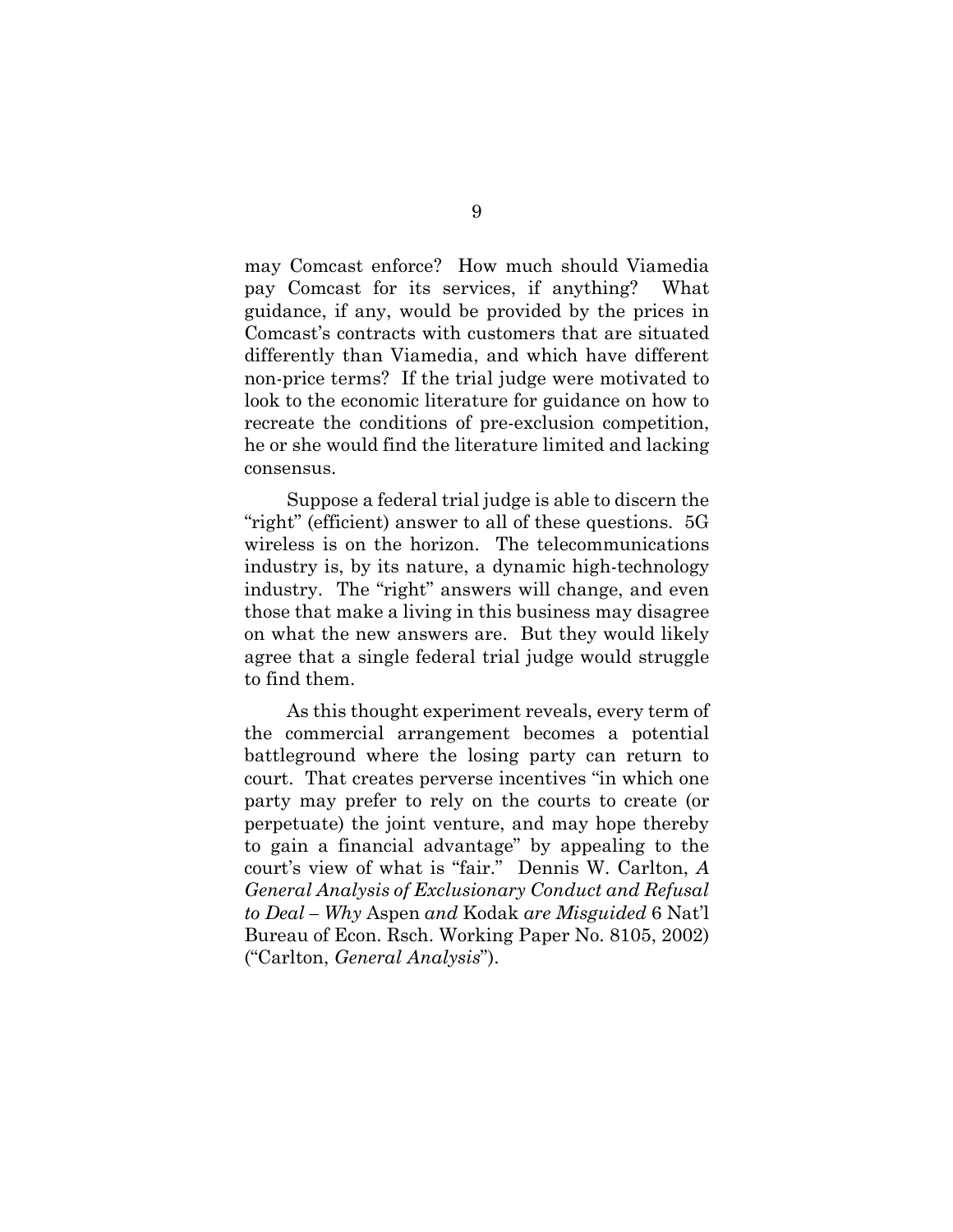As this Court has recognized, federal courts are "ill suited" to "act as central planners, identifying the proper price, quantity, and other terms of dealing." *Trinko*, 540 U.S. at 407-408. Yet that is what "solving" a unilateral refusal to deal entails: "requir[ing] the court to assume the day-to-day controls characteristic of a regulatory agency." *Id.* at 415; *see* Lambert, *supra* at 805 (noting that "[a] broad forced-sharing rule would also entail high decision costs"). The Department of Justice noted the same problem earlier this year. *See* Br. of U.S. at 19, 26-27, *Qualcomm*, *supra*.

In short, any regime in which courts create and enforce terms of a commercial interaction that the court itself has compelled into existence would share the difficulties that attend public utility regulation.

### **B.** *Aspen Skiing* **Does Not Support the Seventh Circuit's Decision.**

### *1. Scholars have roundly criticized*  Aspen Skiing*, which should be confined to its facts.*

Much of the scholarship surrounding unilateral refusals to deal in the legal context has trained its focus—and criticism—on this Court's *Aspen Skiing*  decision, which imposed liability on a monopolist for refusing to continue a business relationship with a rival.

*Aspen Skiing*'s scholarly reception has not been positive; to find any antitrust scholar who is enthusiastic about *Aspen Skiing* would be a challenge. One scholar, for example, has argued for "a very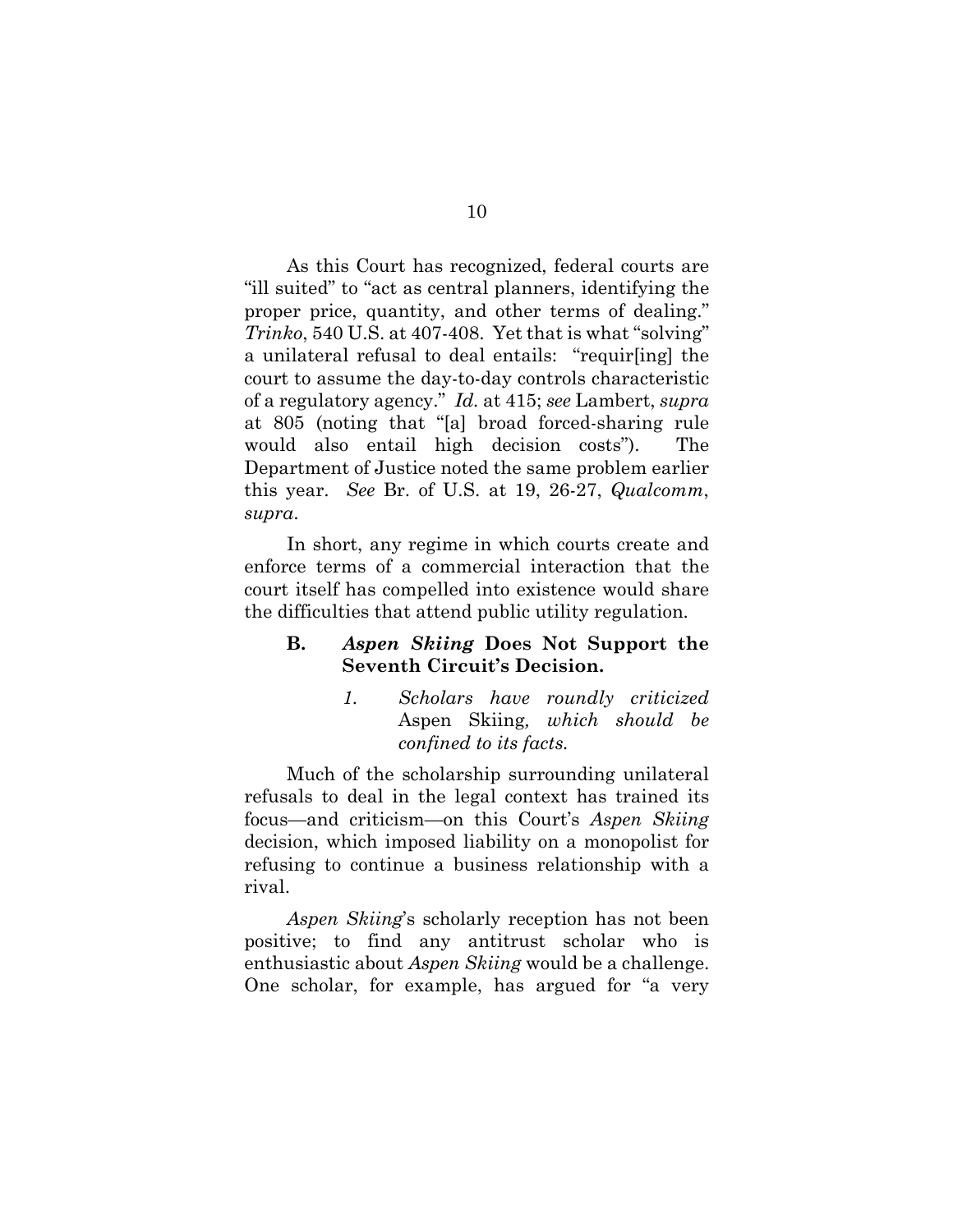narrow reading that effectively removes it as a precedent for future cases." Carlton, *General Analysis* at 24. If taken as an endorsement of "plaintiffs successfully taking property from defendants," *Aspen Skiing* threatens "a dangerous direction for antitrust policy" that can only be prevented by giving the decision "a narrow construction." *Id.* at 1, 4, 22; *see also id.* at 22-24 (specific criticism of the economics of *Aspen Skiing*).

Other scholars have cast *Aspen Skiing* as a negation of property rights and free markets more generally. *See* Alan J. Meese, *Property,* Aspen*, and Refusals to Deal*, 73 ANTITRUST L.J. 81, 82 (2005) (observing that "the Court unduly qualified the defendant's property rights and did so in a way that enhanced the prospect of opportunistic free riding by venture partners"). Still others have noted that the "ill-considered" *Aspen Skiing* "failed to recognize a possible procompetitive explanation of the defendant's conduct and failed to identify evidence sufficient to support a plausible anticompetitive explanation." John E. Lopatka & William H. Page, *Bargaining and Monopolization: In Search of the "Boundary of Section 2 Liability" Between* Aspen *and* Trinko, 73 ANTITRUST L.J. 115, 118 (2005); *see also* Hovenkamp Paper at 18- 22 (explaining how the ruling in *Aspen Skiing* invites judicial excess).

Professor Hovenkamp describes yet another fundamental problem of *Aspen Skiing*:

[A]s a matter of principle, public utility style price regulation is not the antitrust solution to a failure of competition. But even then an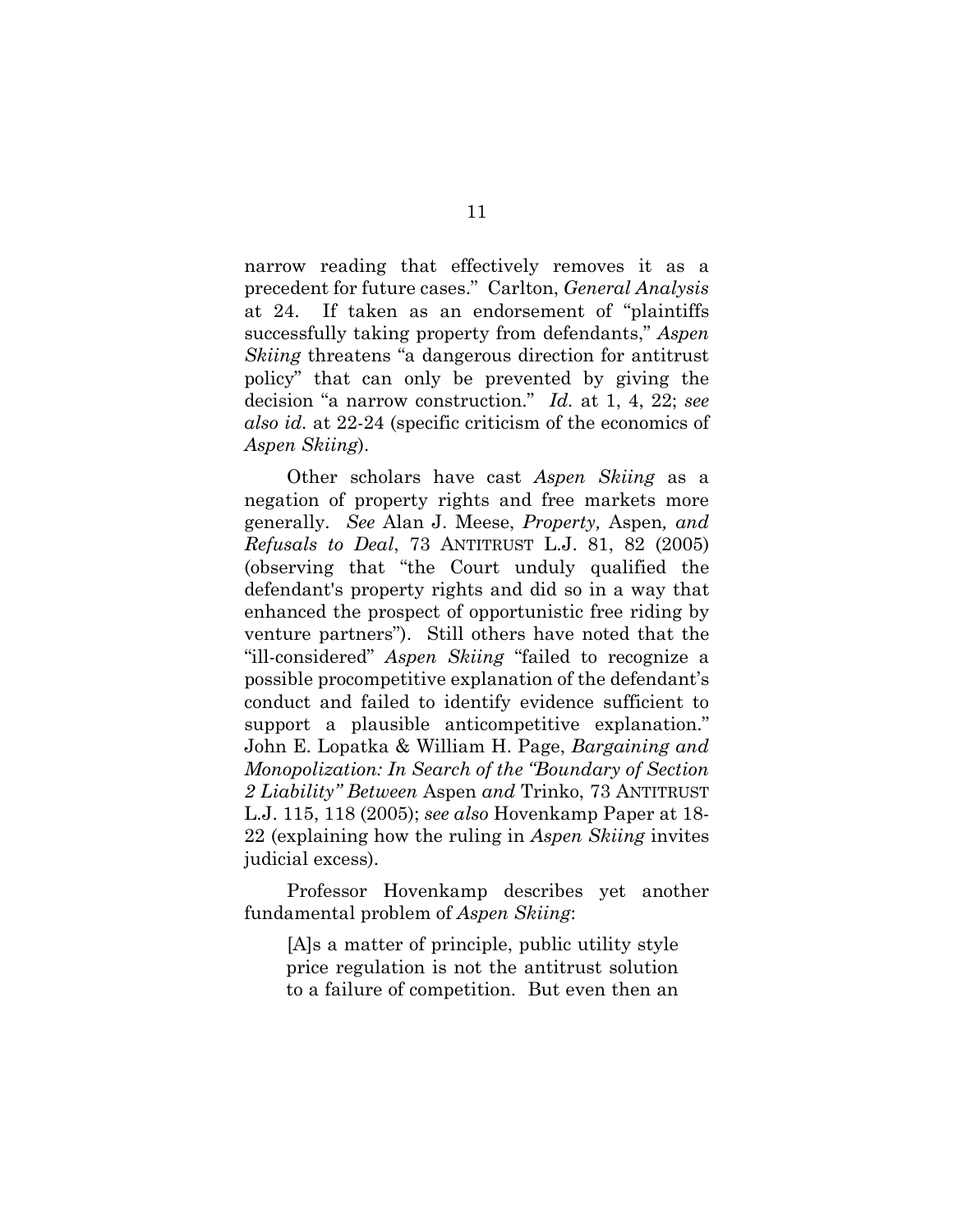antitrust order to deal creates a perverse incentive that runs counter to the entire principle of the antitrust laws that where the government has not prescribed regulation, competition is to be the norm.

Herbert Hovenkamp, *The Monopolization Offense*, 61 OHIO STATE L.J. 1035, 1044 (2000). As a result, "[a]ntitrust should never intervene in a market unless it can provide an incentive toward competition"—and *Aspen Skiing* "ha[s] not been able to meet this test." *Id.* at 1045.

It is not surprising, then, that few cases have followed *Aspen Skiing*—particularly after *Trinko*  deemed it "at or near the outer boundary of § 2 liability" for unilateral refusals to deal. 540 U.S. at 409; *see* Hovenkamp, *The Monopolization Offense*, *supra* at 1044-1045 (noting that "the courts have generally responded" to "problems" in doctrine "by construing the *Aspen* and *Kodak* cases narrowly"). Indeed, commentators understandably concluded that *Aspen Skiing*'s liability theory "bit the dust" after *Trinko* and *Pacific Bell Telephone Co. v. linkLine Communications, Inc.,* 555 U.S. 438 (2009*)*. Easterbrook, *supra* at 441-442; *see also* J. Matthew Schmitten, *Antitrust's Single-Entity Doctrine: A Formalistic Approach for a Formalistic Rule*, 46 COLUM. J.L. & SOC. PROBS. 93, 99-100 (2012) (observing that "unilateral refusals to deal are virtually per se legal under § 2" of the Sherman Act).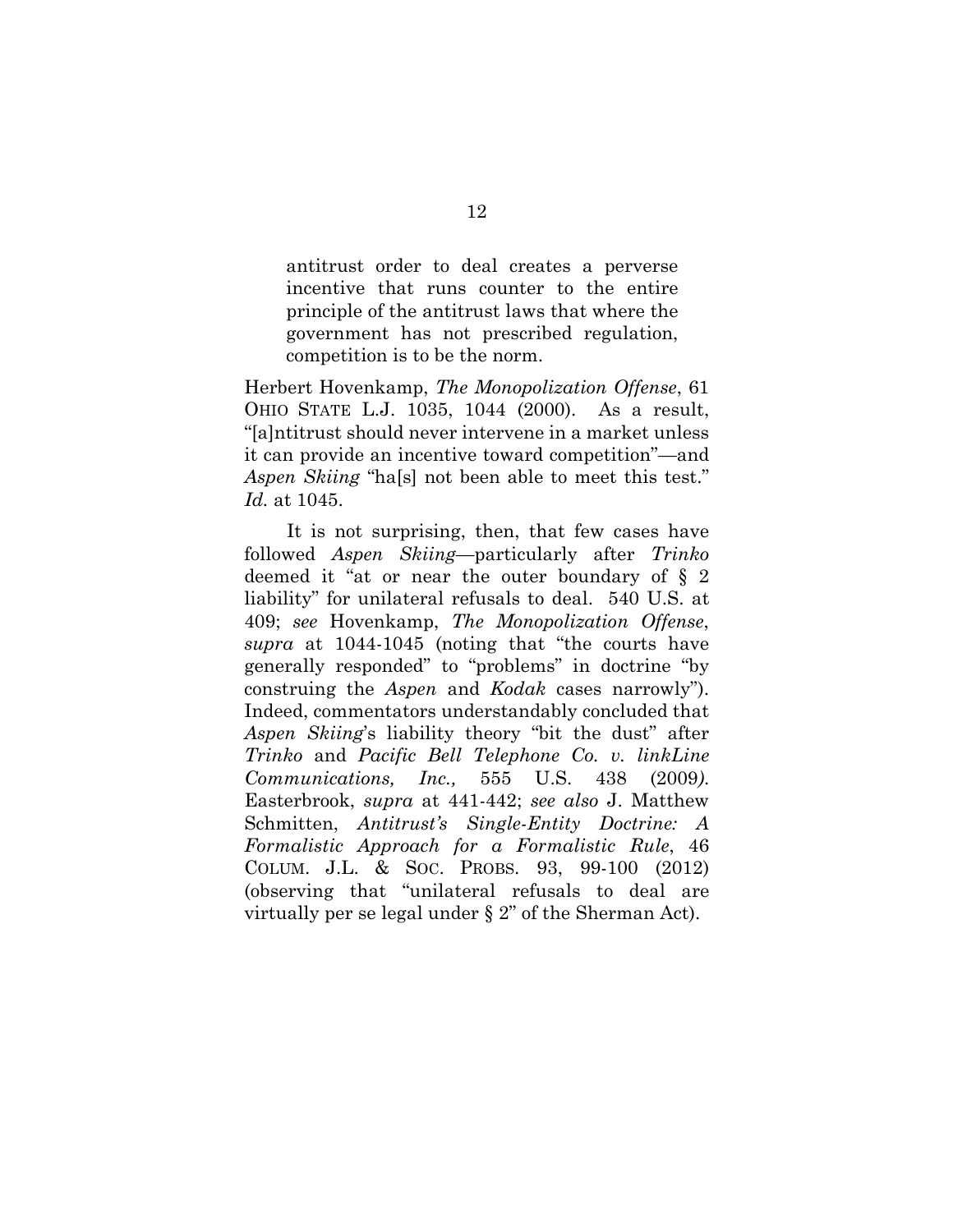## *2. Viamedia's allegations do not warrant expanding* Aspen Skiing*.*

As the foregoing shows, even if *Aspen Skiing*  remains good law for situations involving nearidentical facts, scholars (joined by this Court and the Department of Justice) overwhelmingly agree that it should not be broadened to apply to *new* factual situations. Yet in invoking *Aspen Skiing* without recognizing multiple key distinctions between its facts and Viamedia's allegations, the Seventh Circuit did exactly that.

*First*, there was no vertical relationship between the parties in *Aspen Skiing*. Rather, the parties were *horizontal* competitors—former joint venture partners and nothing more. The Seventh Circuit did not meaningfully address that distinction in its comparison of the two cases.

*Second*, the Seventh Circuit described Viamedia's business, at bottom, as a sales staff, a billing system, and some people to "deal with the necessary equipment." *See* Pet. App. 21a. So it is essentially a middleman between advertisers and MVPDs. Economic middlemen (especially unprofitable ones) face a constant risk of being overtaken by moreefficient vertically integrated entities. *See* A.W. Shaw, *Some Problems in Market Distribution*, 26 Q.J. ECON., 703, 728-730 (Aug. 1912). The *Aspen Skiing* parties, by contrast, were true competitors—competing ski slope operators.

Relatedly, such low "barriers to entry"—i.e., the cost of investing in a sales staff—for Viamedia customers' own vertical integration mean that it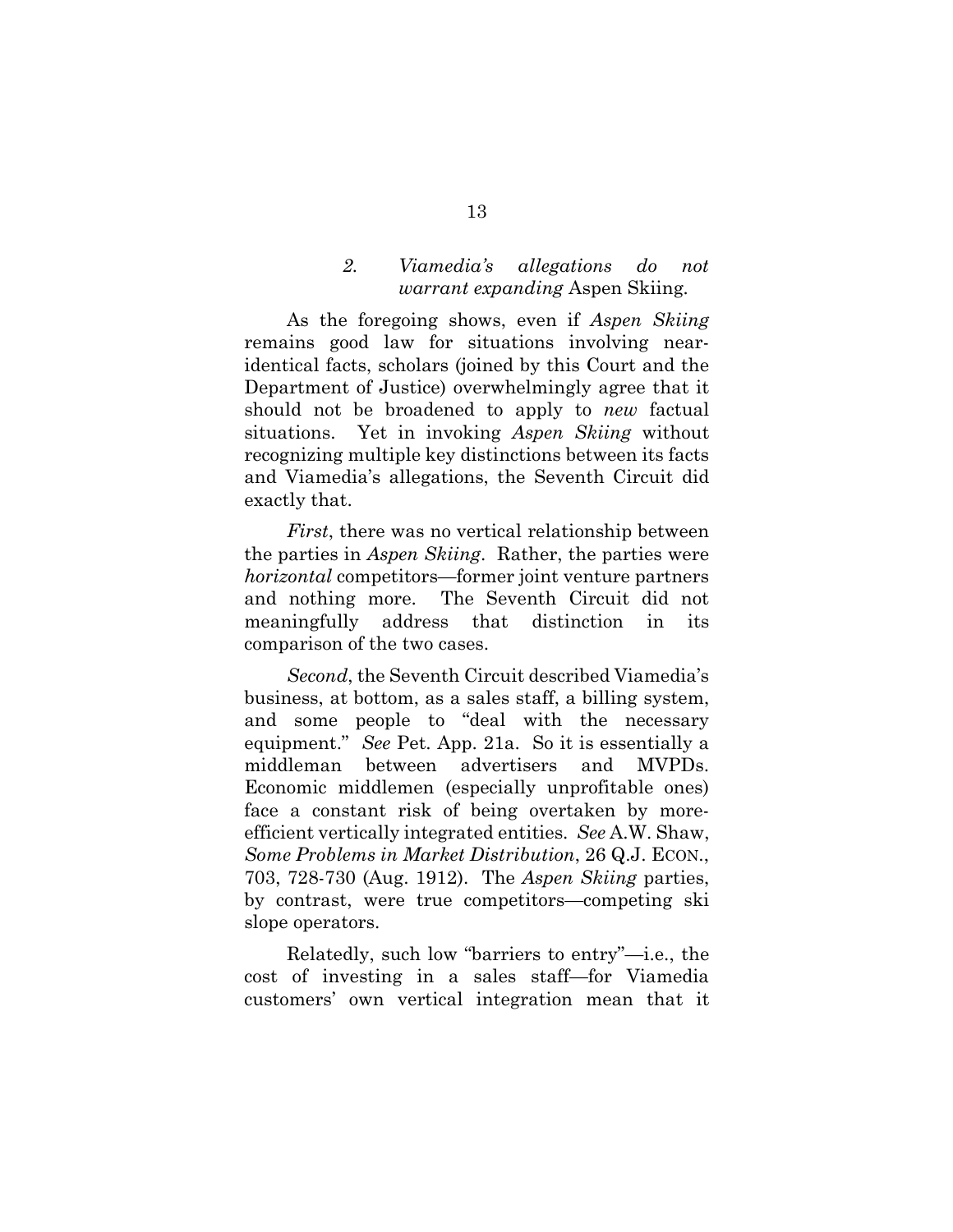would not be particularly costly (even if somewhat inefficient) for customers to vertically integrate into advertising representation services themselves. That renders implausible the hypothesis that Comcast could ever wield insuperable market power for such services.

*Third*, in *Aspen Skiing*, the parties had negotiated the joint arrangement annually for over a decade until the defendant's abrupt about-face. *Aspen Skiing Co. v. Aspen Highlands Skiing*, 472 U.S. 585, 589-592 (1985). Here, by contrast, the only prior cooperative relationship consisted of a single contract with a fixed term originally entered in 2003. And that contract governed only two DMAs out of dozens in which Comcast operates the Interconnect. *See* Pet. App. 25a. Moreover, the cable industry has faced major industry-wide changes in recent years. *See id*. at 17a-19a. Yet the Seventh Circuit points to no allegations other than the existence of the lone term contract (which expired in 2012) to support the proposition that it continued to be profitable for Comcast to deal with Viamedia.

*Fourth*, in *Aspen Skiing*, the defendant would not even accept the *face value* of its ski tickets from the plaintiff—a fact strongly suggesting that the monopolist was engaging in less efficient behavior to hurt a rival. *See Trinko*, 540 U.S. at 409. The Seventh Circuit did not point to any similar fact in this case or account for its absence.

The bottom line is that Comcast's actions look like ordinary competition, not anticompetitive exclusion. At the very least, the facts alleged here are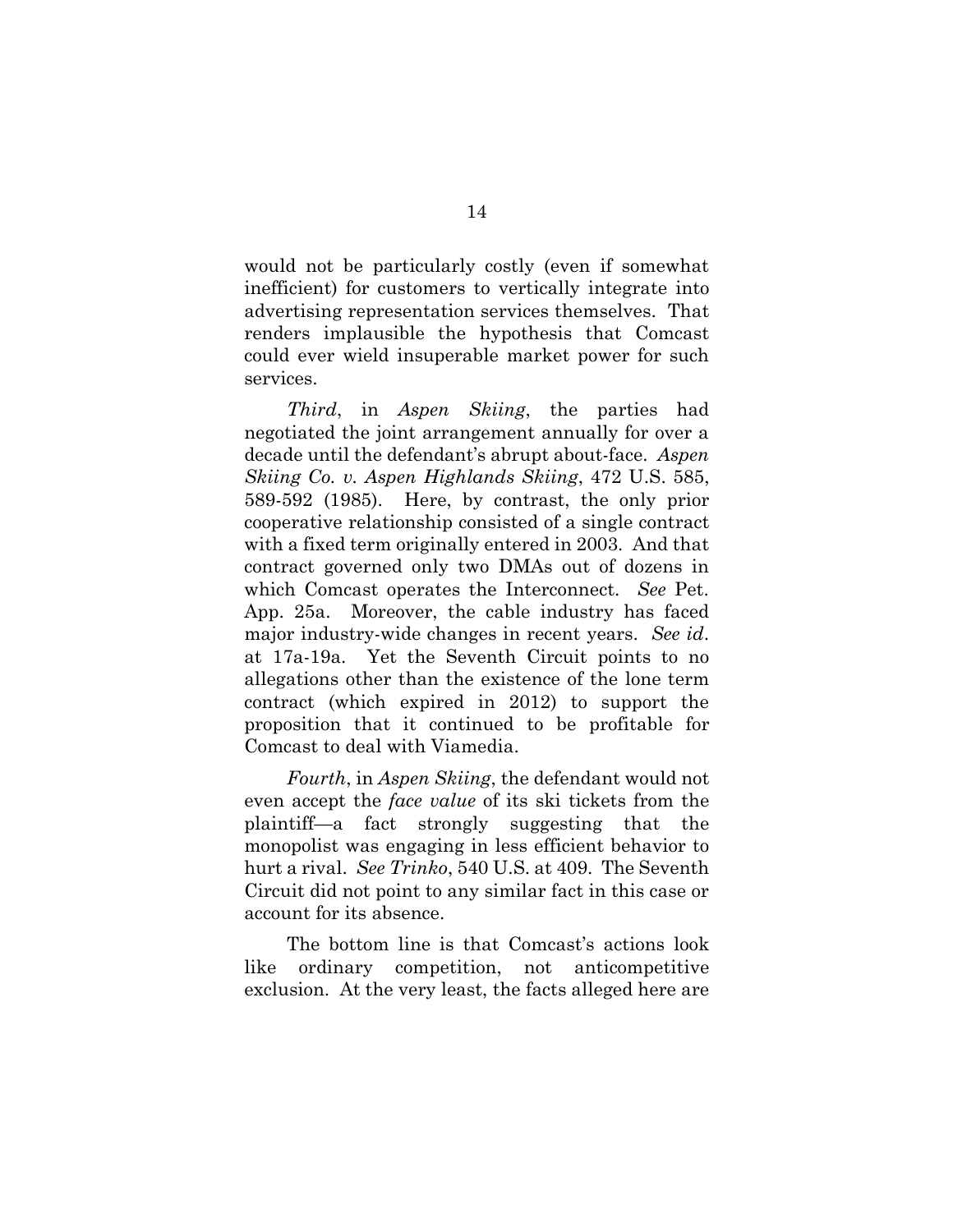far afield from *Aspen Skiing*'s facts. As a consequence, the Seventh Circuit missed the mark in deeming Viamedia's case "stronger than *Aspen Skiing*." Pet. App. 52.

# **C. Economics Can Defend Liability For A Monopolist's Unilateral Refusal To Deal Only In Narrow Circumstances Absent Here.**

The question remains: Given that mainstream scholarship casts a jaundiced eye on compelled dealing, and *Aspen Skiing* provides meager support (or, at best, the "outer boundary") for that doctrine, when should unilateral refusals to deal give rise to liability beyond the facts of *Aspen Skiing*? The answer: only under carefully delimited circumstances absent in this case.

Some economists conclude that unilateral refusals to deal should be per se *legal. See, e.g.*, Carlton, *General Analysis* at 3 ("[I]t is understandable why some could take the position that the evidence to date on refusals to deal is so ambiguous that there should be no antitrust restrictions.").

Beyond a *per se* rule, however, virtually all scholars agree that a refusal to deal "should give rise to liability only rarely"—at most, where a plaintiff can plausibly show that a defendant gave up a *more profitable* cooperative arrangement with a competitor in favor of a less profitable exclusion strategy that recouped its losses through the plaintiff's resultant inability to compete. For example, Ordover and Willig advocate for a test that "examines whether the actual strategic decisions adopted by a firm make business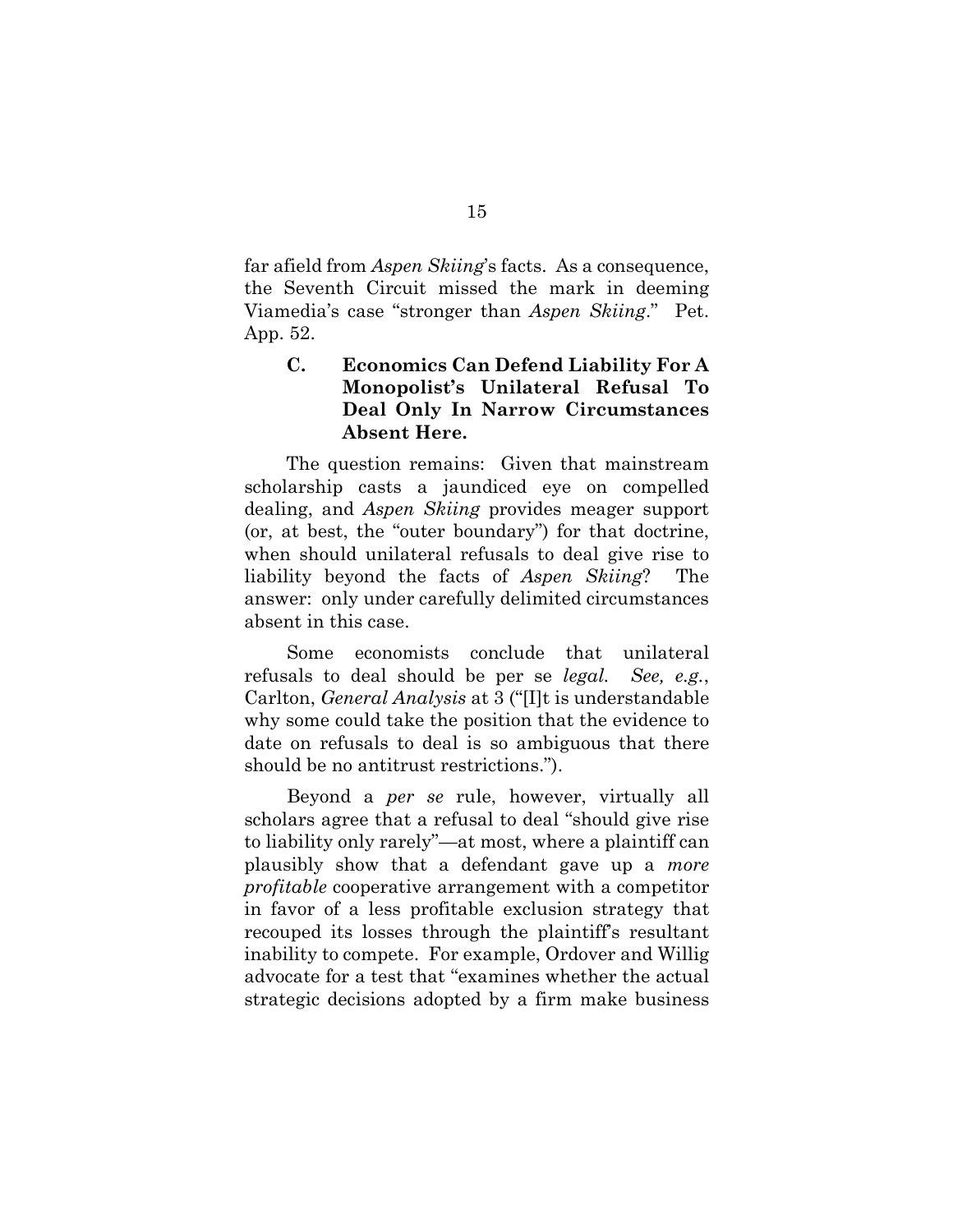sense (i.e., are profitable) irrespective of their effect on the economic viability of rivals, or whether these strategic decisions are only profitable because they destroy rivals' ability to compete and, thereby, enable the firm to earn additional monopoly profits in some relevant market." Janusz A. Ordover & Robert D. Willig, *Access and Bundling in High-Technology Markets in* COMPETITION, INNOVATION AND THE MICROSOFT MONOPOLY: ANTITRUST IN THE DIGITAL MARKETPLACE 103, 109 (J.A. Eisenach and T.M Lenard (eds.), Kluwer Academic Publishers, 1999). Other scholars are in accord. *See, e.g.*, Br. Of Amici Curiae International Center For Law & Economics & Scholars Of Law & Economics at 7, *Qualcomm, supra* ("[A] duty to deal requires that the company gave up a profitable course of dealing with rivals and adopted a less profitable alternative.") (emphasis omitted); Hovenkamp Paper 21-22 (suggesting liability only appropriate where there is no business justification or one "that is poorly fitted to the result or wholly disproportionate to the harm that is inflicted"—as well as conduct that is "capable of creating or sustaining a monopoly").<sup>4</sup>

<sup>4</sup> The Department of Justice is also in accord. *See* Br. for U.S. as Amicus Curiae at 6, *Viamedia, Inc. v. Comcast Corporation* (7th Cir. Nov. 8, 2018) (No. 18-2852), ECF No. 33 (urging "longstanding" position that § 2 "permits refusals to deal that are supported by valid business justifications"); Br. of U.S. at 25, *Qualcomm*, *supra* ("[N]o finding by the court suggests that Qualcomm's decision to license in a profit-maximizing way was a scheme calculated to cause 'losses to drive rivals from the market or to discipline them,' as necessary under *Aspen Skiing*.").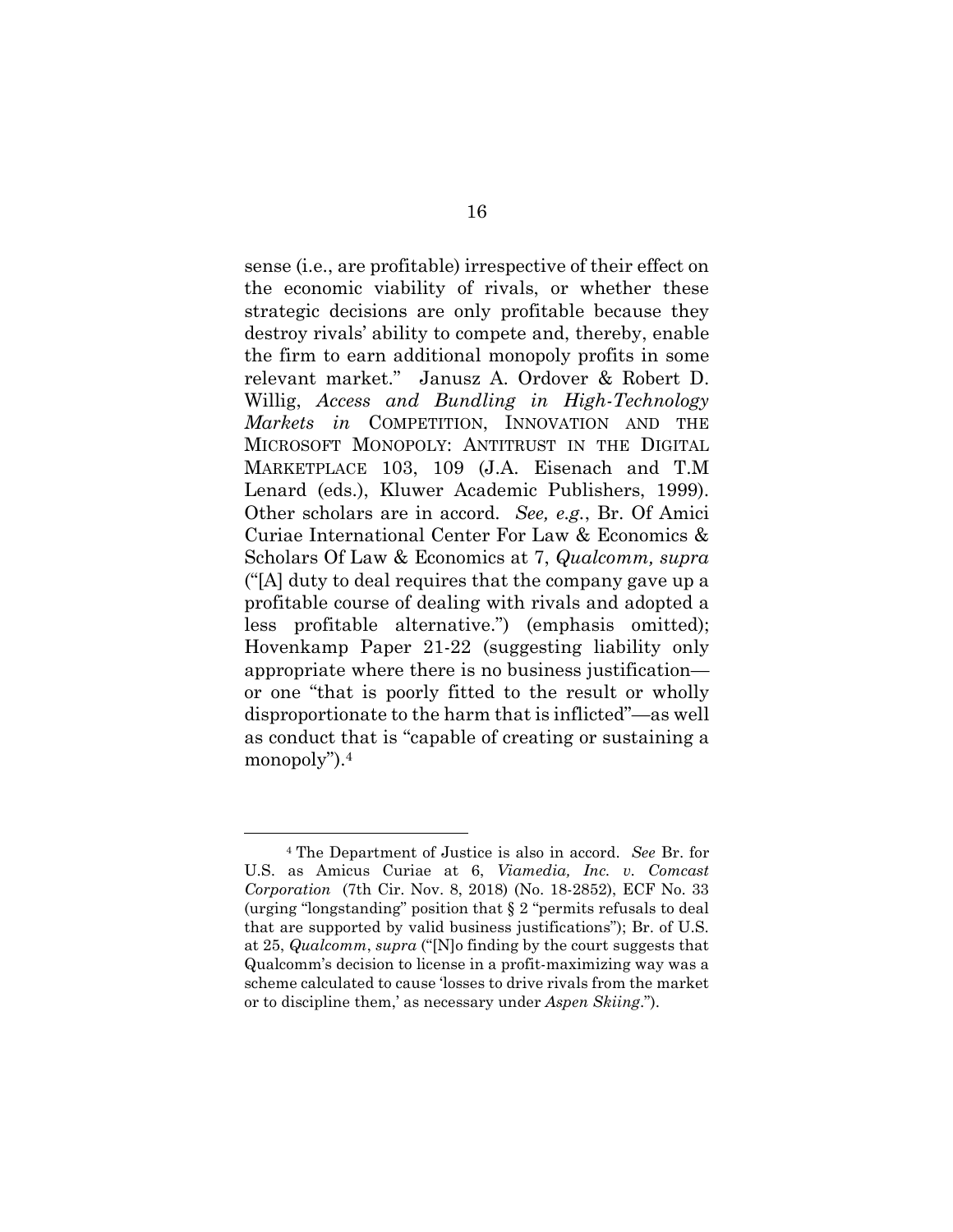At a minimum, a properly restricted rule would not countenance judicial intervention when a vertically integrated firm simply stops dealing with others altogether. *See, e.g.*, Einer Elhauge, *Defining Better Monopolization Standards*, 56 STAN. L. REV. 253, 312 (2003) (noting that any "limitation on a monopolist's right to discriminate among outsiders should be sharply distinguished from claims that the defendant has discriminated in favor of itself over all outsiders," which "is inherent in the property right to exclude").

That consensus rule governs this case. Comcast's "prototypical valid business purpose"—"improv[ing] efficiency" by "replac[ing] an intermediary with a direct relationship"—was clear from the complaint. Pet. App. 188a, 203a (second alteration in original). Comcast's investment to transition away from Viamedia cost only what the court below called "small potatoes, a mere rounding error." Pet App. 29a. That fact strongly suggests that trivial efficiency gains would make Comcast's vertical integration profitable even in the absence of exclusionary effects.

Additionally, because Viamedia's value-add is basically a sales staff and billing systems, Pet. App. 21a, the ease with which cable providers can vertically integrate into advertising representation services themselves (as Comcast and other cable providers have) militates against any hypothesis that Comcast's motivation is anything other than enhancing efficiency—in legitimate, procompetitive furtherance of its bottom line. If Comcast's goal were to extract market power at the advertising representation services level following Viamedia's exit, it would be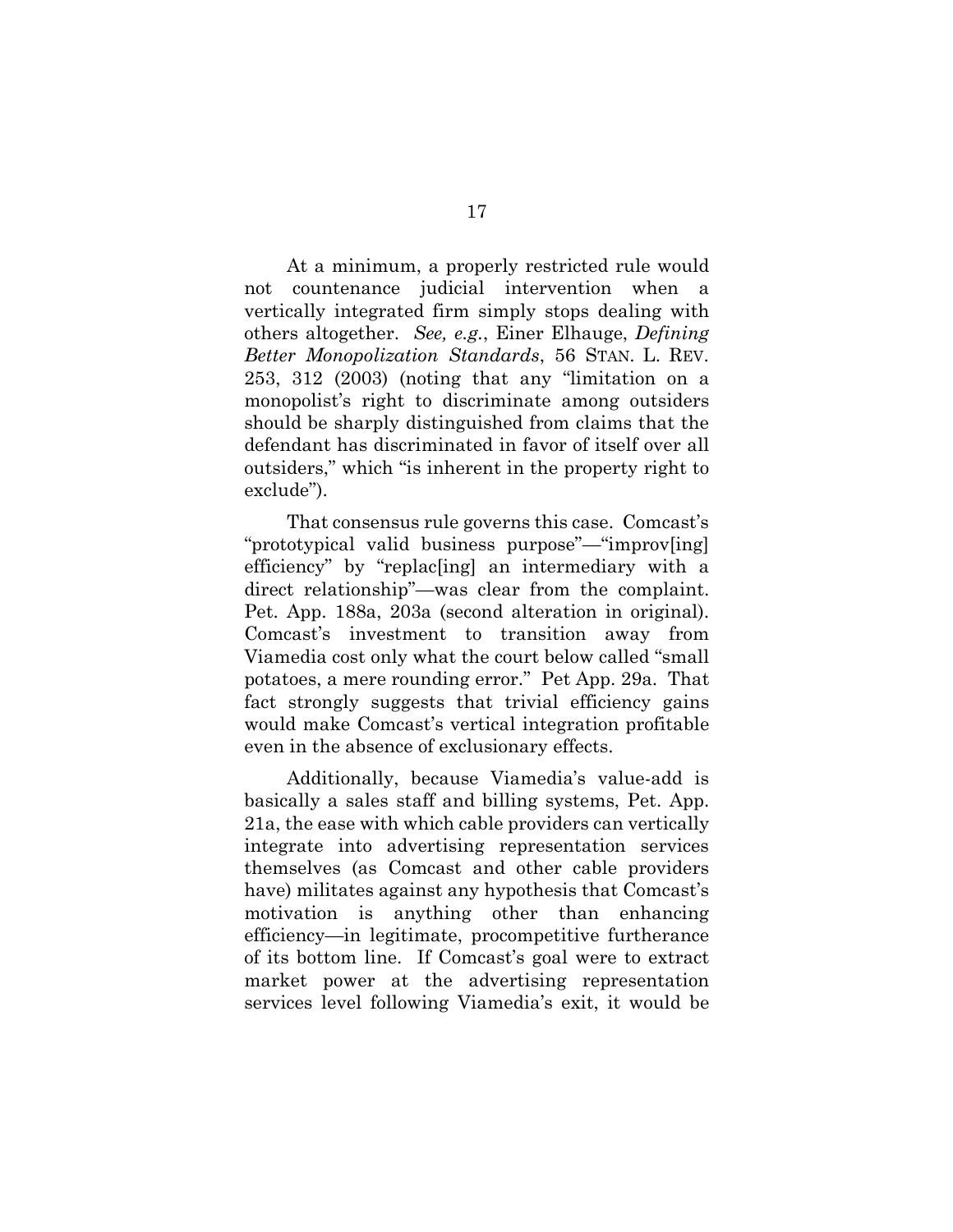constrained by the ability of Viamedia's customers (like RCN) simply to hire their own sales staff and implement their own billing systems.

In sum, Viamedia has not plausibly alleged the types of facts that would suggest Comcast engaged in anticompetitive exclusion that would reduce consumer welfare or harm competition, rather than the conduct of ordinary competition. This Court should grant certiorari to eliminate any doubt that *Aspen Skiing* represents the outer limit of unilateral refusal to deal liability and should not be expanded to situations where a defendant offers valid business justifications for the refusal.